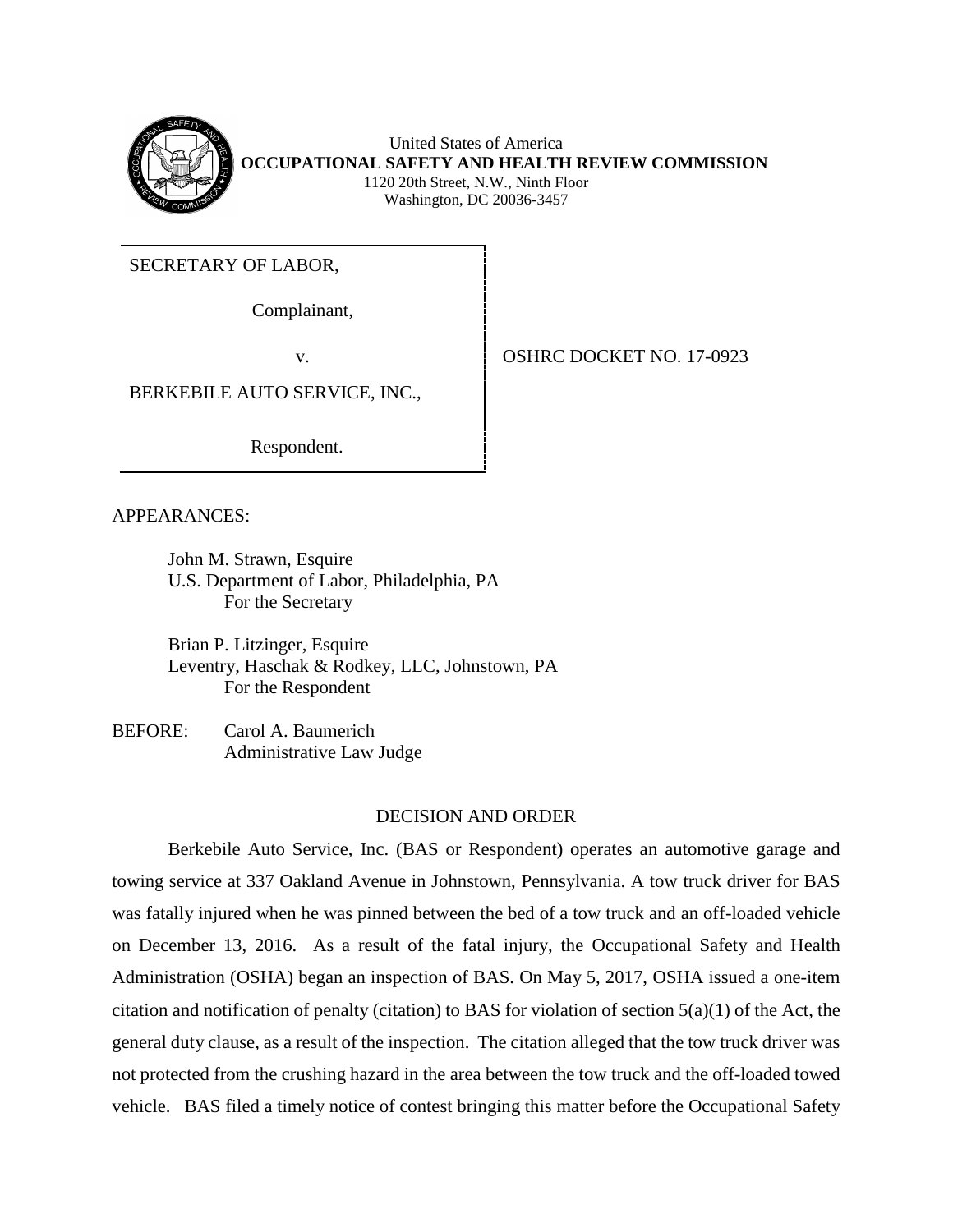and Health Review Commission (the Commission) pursuant to section 10(c) of the Occupational Safety and Health Act of 1970, 29 U.S.C. § 659(c) (the Act).

A hearing was held in Pittsburgh, Pennsylvania on March 27 and 28, 2018.<sup>1</sup> At the hearing, the parties stipulated to many facts.<sup>2</sup> (Tr. 323-24; Ex. J-1). Both parties filed post-hearing briefs.

The key issues in dispute are (1) whether BAS was an employer under the Act, (2) whether there was a violation of the general duty clause, and (3) whether there was unpreventable employee misconduct related to the alleged violation.

For the reasons discussed below, BAS is found to be an employer within the meaning of the Act, the general duty clause citation is affirmed, and a penalty of \$ 3,803.00 is assessed. *Jurisdiction*

Based upon the record, I find that at all relevant times BAS was engaged in a business affecting commerce in accord with section 3(3) of the Act. (Ex. J-1). For the reasons that follow, I find BAS was an employer within the meaning of section 3(5) of the Act*.* I also find that the Commission has jurisdiction over the parties and subject matter in this case.

# *Findings of Fact*

## *The Company*

BAS is an auto repair and towing company owned by Harold Berkebile. (Ex. J-1, Fact ¶¶ 2, 3). Mr. Berkebile has been the owner and operator since he purchased the company from his father and brother in  $1968$ <sup>3</sup>. For the first few years, BAS provided automotive body work. In 1977, Mr. Berkebile added towing to the services provided by BAS. (Tr. 161-63).

## *The accident*

 $\overline{\phantom{a}}$ 

<sup>&</sup>lt;sup>1</sup> The following witnesses testified at the hearing: OSHA Compliance Officer (CO) Kathy Clugston, OSHA CO Joshua Butchkoski, BAS owner Harold Berkebile, a former driver for BAS Richard Caron, and the daughter of the deceased driver. No testimony was presented from a current or recent BAS driver.

 $2$  Exhibits within this decision will be referenced as Ex. J- $\Box$  for Joint exhibits, Ex. R- $\Box$  for Respondent's exhibits and Ex. C-\_\_for Secretary's exhibits. The stipulated facts will be referenced as Ex. J $-1$ , Fact.

<sup>&</sup>lt;sup>3</sup> Early in 2017, the business structure of BAS changed from that of a sole proprietor to a limited liability corporation under the name Berkebile Auto and Towing Services dba Berkebile Auto Service and Towing and Recovery, LLC. (Tr. 8, 121, 126, 165, 209, 212, 228-29).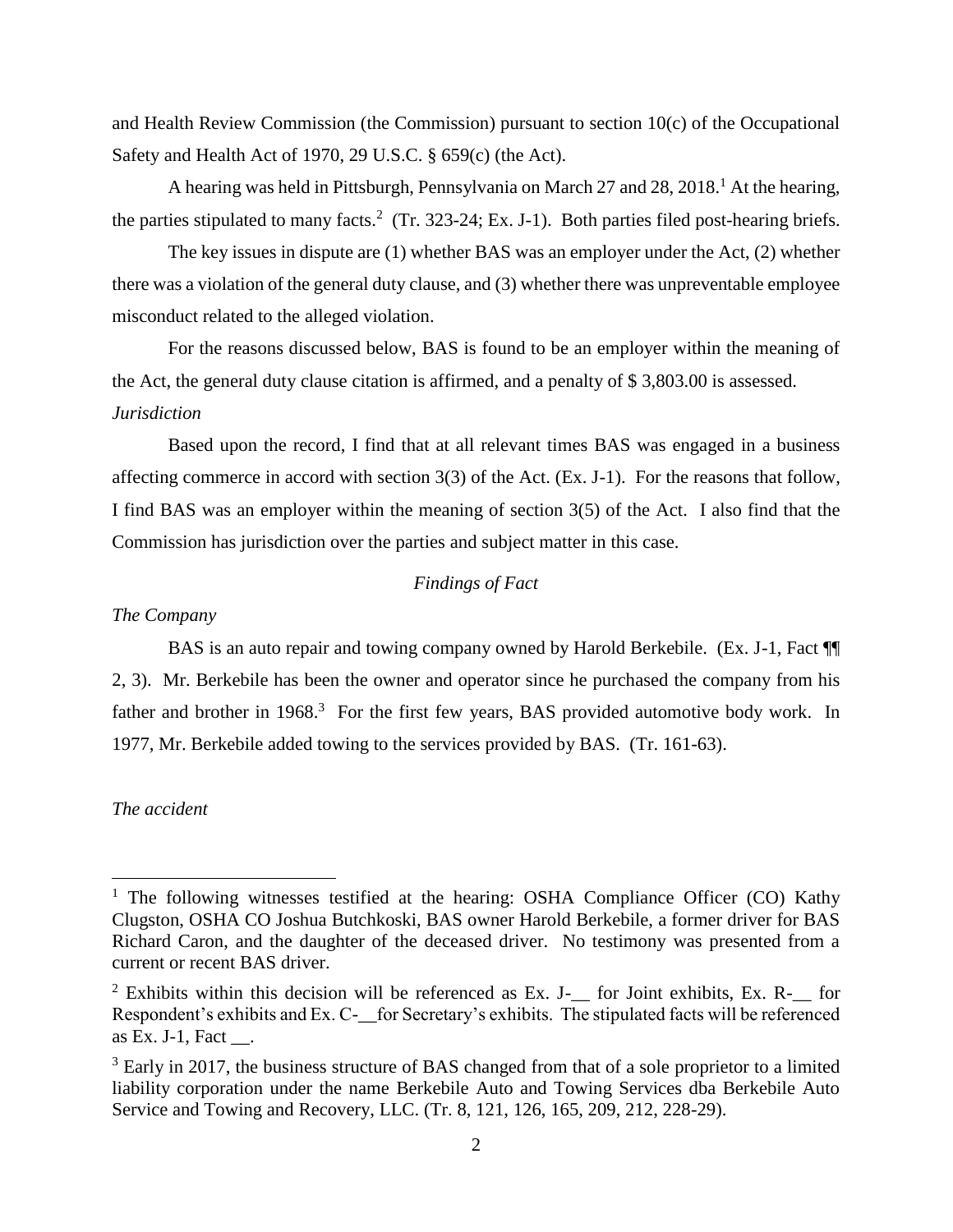On December 13, 2016, BAS assigned Driver J.H.<sup>4</sup> to tow a red 2007 Dodge dump truck with a failed transmission to Weinzierl's garage. (Ex. J-1, Fact  $\P$  5). Driver J.H. used a BASowned truck to tow the Dodge dump truck. (Tr.30, 67; Ex. J-1, Fact ¶ 5; Ex. C-5, pp. 2, 12). Mr. Berkebile stated that Driver J.H. would have known the transmission was faulty when preparing the Dodge dump truck for towing. (Tr. 197-98).

Driver J.H. off-loaded the disabled Dodge truck onto a sloped area at Weinzierl's garage. (Tr. 39-40, 205). He did not chock its wheels to prevent movement. (Tr. 31-32, 78, 87; Ex. J-1, Facts ¶ 7). Driver J.H. then stood behind the tow truck, and in front of the disabled vehicle, perhaps to store the chains and winch cable on the tow truck's bed. (Tr. 33; Ex. C-5, p. 13). While standing there, the disabled truck drifted forward and pinned Driver J.H. between the two vehicles. (Ex. J-1, Facts ¶ 8; Ex. C-2, p. 3). Driver J.H. was found pinned and crushed between the back of the tow truck and the front of the off-loaded disabled truck.<sup>5</sup> (Tr. 187; Ex. C-5; Ex. J-1, Facts  $\P$  5, 6, 7).

EMS were called to the accident scene. (Ex. C-5, p. 2). Driver J.H. was transported to the hospital. He died later that day from the injuries sustained when he was crushed between the vehicles. (Ex. C-5, p. 2).

Weinzierl's garage called Mr. Berkebile, to tell him that a driver for BAS had been injured. (Tr. 187). Rather than personally going to the accident site to check on Driver J.H., Mr. Berkebile called Harold Cole, another BAS driver, and asked him to go over to Weinzierl's to see what had happened. (Tr. 187, 231).

## *Inspection and basis for the OSHA citation*

l

Officer Michael Beblar of the West Hills Regional police department notified OSHA's Pittsburgh area office about the accident on December 13, 2016. (Ex. C-5). The case was assigned to Compliance Officer (CO) Kathy Clugston, who began an inspection of BAS on December 14, 2016. (Tr. 22; Ex. J-1, Fact ¶ 11).

CO Clugston obtained accident information and photographs from the EMS and the West Hills police department. (Tr. 23, 28-29, 35; Exs. C-5, C-6). CO Clugston also received

<sup>&</sup>lt;sup>4</sup> The deceased employee's name is not used due to privacy concerns.

<sup>&</sup>lt;sup>5</sup> To unpin Driver J.H. from between the vehicles, Mr. Tom Weinzierl applied the brakes on the towed vehicle while someone moved the tow truck forward. (Ex. C-5, p. 2).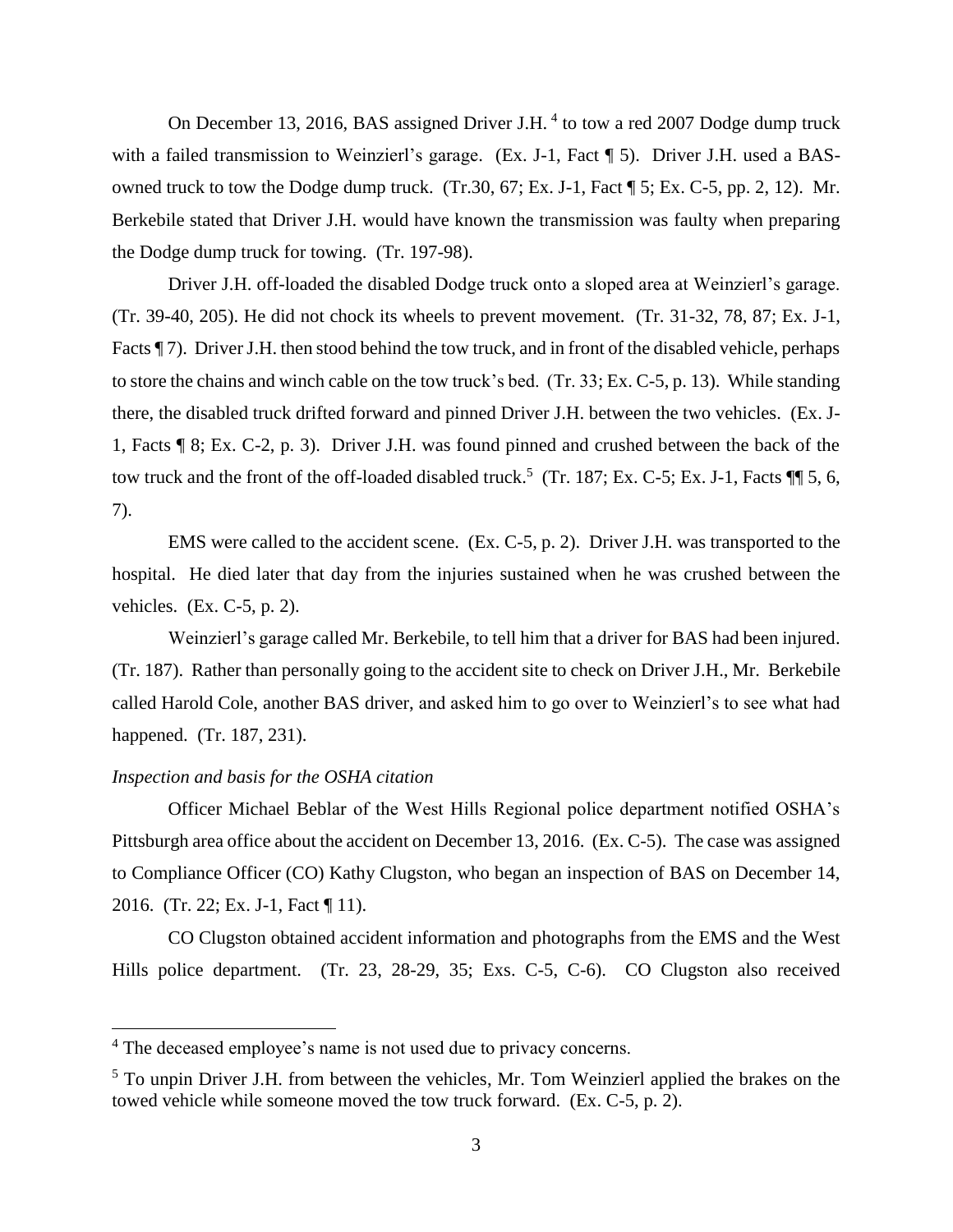information from WreckMaster's Administrative Director and lead instructor. WreckMaster is a third-party provider of education and safety practices to operators in the towing industry. (Tr. 78- 80, 170-72, 186-87; Ex. C-10).

The day after the accident, CO Clugston, accompanied by CO Butchkoski,<sup>6</sup> opened the inspection with owner, Harold Berkebile, at BAS's office and garage in Johnstown, Pennsylvania. CO Clugston interviewed Mr. Berkebile and others at the BAS garage. (Tr. 22-23; Ex. J-1, Fact ¶ 1). CO Clugston observed the tow truck involved in the accident, which had been moved from the accident site to the BAS garage. (Tr. 31). The tow truck appeared to be in the same condition as it had been when it was photographed at the accident site the day before. (Tr. 30-31; Ex. C-5, pp. 12-13). She then went to Weinzierl's garage to inspect the area where the accident occurred and to see the towed Dodge truck. (Tr. 23-24).

The tow truck was a Super Duty Ford 650 truck with a Jerr-Dan tow bed. (Tr. 42; Ex. C-5, p. 4). The Jerr-Dan Operations and Maintenance Manual (Manual) for this model stated that a vehicle should be on level ground during loading and unloading operations. (Tr. 42-44; Ex. C-11, pp. 6-8). The Manual also stated that the load (towed vehicle) should be aligned directly behind the tow truck when loading and unloading. (Tr. 41-44; Ex. C-11, pp. 6-7).

CO Clugston stated that after the Dodge truck was off-loaded directly behind the tow truck, the area between the trucks presented a struck-by and crushing hazard to the tow truck driver. (Tr. 39). This area between the back of the tow truck and the front of the off-loaded vehicle is the hazard zone that is the subject of the alleged violation.

According to CO Clugston, both the Jerr-Dan Manual and WreckMaster's training materials maintain that an off-loaded vehicle should be secured to prevent movement before working in the hazard zone. (Tr. 39-44; Ex. C-11). The Manual instructs the driver to "[s]ecure the load on the ground" before removing and storing the winch cable. (Tr. 43-45; Ex. C-11, p. 8). WreckMaster's training referred to the area between the back of the tow truck and the off-loaded vehicle as the "kill zone" because of the hazard to a driver working in this area. (Tr. 40-41).

Mr. Berkebile agreed there was a risk anytime the driver was between the back of the tow truck and the towed vehicle. (Tr. 151).

*The tow truck drivers*

 $\overline{a}$ 

<sup>&</sup>lt;sup>6</sup> Mr. Butchkoski observed CO Clugston and took photographs during the inspection. (Tr. 246, 250-51).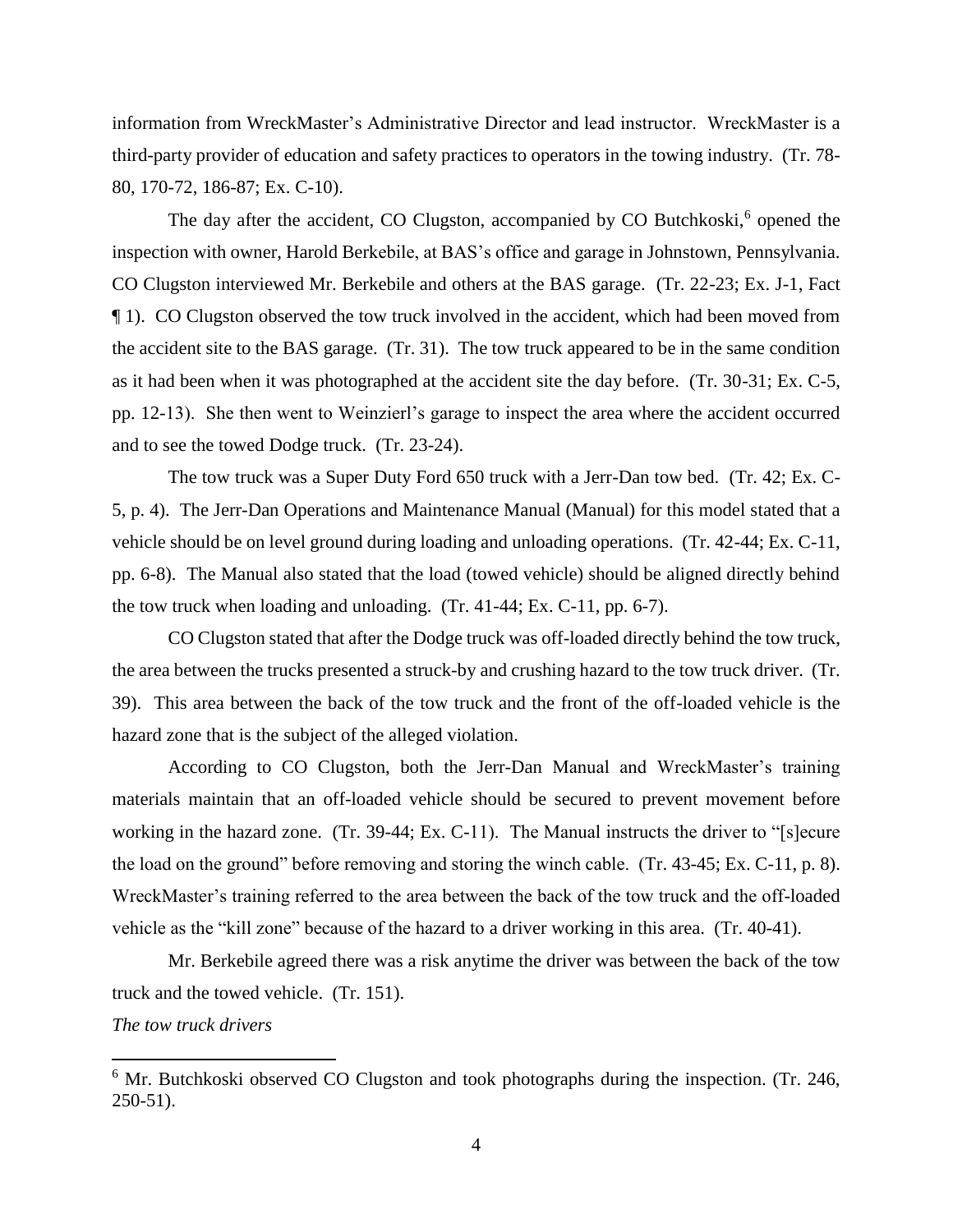In December 2016, three or four tow truck drivers worked for BAS, including Harold Cole, Mr. Petak, and Driver J.H. Also, Vernon Fulton worked for BAS, on a weekly basis, as a mechanic, performing oil changes, tow truck maintenance, and computer data input. (Tr. 70-71, 114, 226-27, 320-21). Mr. Berkebile informed CO Clugston that he had no employees. He stated that he used independent contractors to drive the tow trucks. (Tr. 24-25, 165; Ex. J-1, Facts ¶ 4).

Since 2004, Mr. Berkebile had each driver sign a one-page "Independent Contractor Agreement" (Agreement). (Tr. 24, 166-67; Exs. C-9, R-6). The Agreement did not specify the rate of pay, the nature of services provided, or the duration of the agreement. (Tr. 166-68, 189- 90; Exs. C-9, R-6). Mr. Berkebile stated that the pay and work assignments were the same for all drivers. (Tr. 189-90). Each Friday, Mr. Berkebile paid each driver for that week's completed service calls. (Tr. 138, 140, 177; Ex. C-13). Drivers were paid at the rate of 40 percent of the BAS rate charged to the customer for towing calls and 50 percent of the BAS rate charged to the customer for non-tow service calls. (Tr. 134-38, 140, 190).

Agreements signed by Driver J.H. and former driver Richard Caron were entered into the record. (Exs. C-9, R-6). Driver J.H. signed an Agreement with BAS on May 31, 2004. (Ex. C-9). Driver J.H. had previously driven a tow truck for another company and was a certified tow truck driver before he drove for BAS. (Tr. 170). Driver J.H. drove for BAS from 2004 until his death in 2016. (Ex. J-1, Facts ¶ 9; Ex. C-9).

Richard Caron had been a driver for BAS from 2006 to 2012. (Tr. 301, 305-06; Ex. R-6). Prior to becoming a driver, Mr. Caron brought doughnuts to the BAS garage around 7:00 a.m. every morning to have coffee with Mr. Berkebile and others, for companionship. (Tr. 291). Eventually, Mr. Berkebile asked Mr. Caron if he would like to drive for BAS. (Tr. 292). Mr. Caron had done some towing work before he retired from the military in 1996, ten years before. (Tr. 289-90, 293). Mr. Caron signed an Agreement with BAS in 2006. (Ex. R-6). Mr. Caron knew the Agreement stated that he had to take care of his own taxes. (Tr. 292, 297). Mr. Caron believed that he worked for himself; however, he also knew that he represented BAS and only used BAS equipment for service calls. (Tr. 298-99, 304).

Mr. Berkebile stated that since 2006 he had accumulated a three to four-inch stack of the driver Agreements. (Tr. 166-67). Mr. Berkebile did not notify a driver when an Agreement was terminated. Instead, he simply stopped calling the driver. (Tr. 169).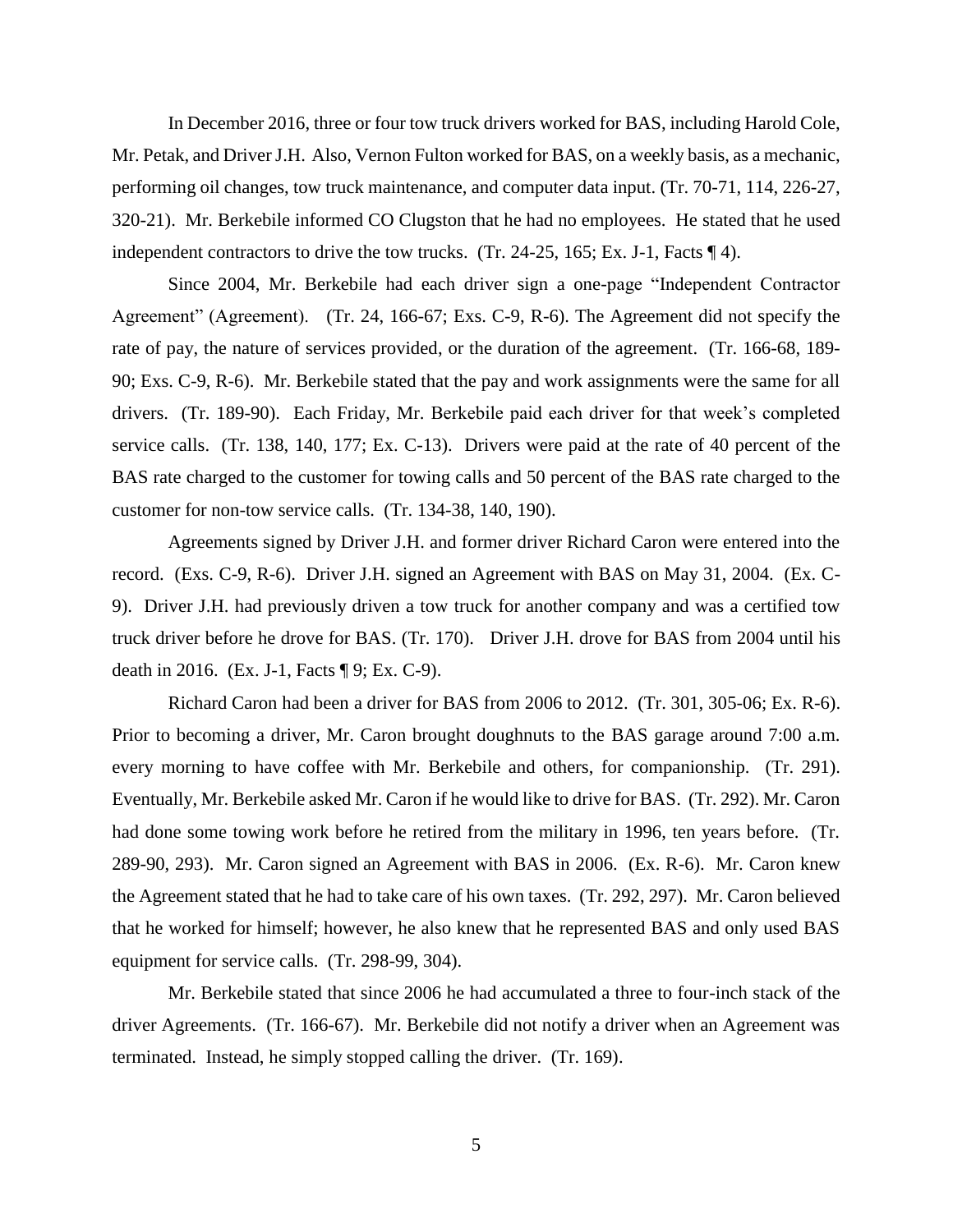BAS provided no formal work rules, training, or safety instruction to its drivers. Mr. Berkebile gave no specific instructions on how to strap a vehicle down or unload a vehicle from the tow truck. (Tr. 196). During a driver's first two weeks with BAS, Mr. Berkebile had a senior driver accompany a new driver. (Tr. 170, 174-75, 214-15, 292-93). When Driver J.H. started driving for BAS in 2004, he was trained by driver Ross Snyder.<sup>7</sup> Mr. Berkebile testified that Mr. Snyder showed Driver J.H. how to drive the truck, hook up, and tie down the vehicle. (Tr. 174-75, 214-15). In 2006, Richard Caron was trained by Driver J.H. (Tr. 292). Mr. Caron commented that he had to "be checked out to make sure that I knew how Mr. Berkebile wanted it," in other words how Mr. Berkebile wanted the job performed. (Tr. 293). The record is otherwise silent on what information was conveyed to a new driver during this time. Mr. Berkebile personally did not accompany the drivers on a tow job or train them. (Tr. 176). Mr. Berkebile claimed that no one supervised the drivers and that "everybody does their thing."<sup>8</sup> (Tr. 176, 195-96). He assumed Driver J.H. knew what he was doing. (Tr. 195-96).

Prior to working for BAS, Driver J.H. attended WreckMaster classes and received a towing and recovery operator certificate. (Tr. 170-72; Ex. C-10). Driver J.H. attended two WreckMaster classes while he worked for BAS; one class Mr. Berkebile also attended because Driver J.H. talked him into it. (Tr. 170-71). BAS did not pay for Driver J.H.'s training classes. (Tr. 170-72). Mr. Berkebile stated that the class he attended included a demonstration of how to hook-up an overturned bus. (Tr. 172). Mr. Berkebile could not recall whether the training included any discussion of the hazardous area between the towed vehicle and tow truck. (Tr. 186-87). The record is silent as to whether the class content included safety topics.

## *Assignments to drivers*

For more than ten years, BAS had towing and recovery contracts with several companies, including, Allstate, GEICO, Agero, U-Haul and the United States Postal Service. (Tr. 130, 136- 37, 225-26). Mr. Berkebile negotiated the contract with each company. (Tr. 136-37). Some

 $\overline{a}$ 

 $7$  Ross Snyder was a BAS tow truck driver in 2004. (Tr. 175).

<sup>8</sup> Mr. Berkebile testified,

Whenever [Driver J.H.] drove the truck, he knew what he was doing – supposedly knew what he was doing, and I didn't have no supervisor over him. Because everybody – everybody does their thing. You might do it this way. It might be easier for you, and it might be easier for me to do it this way. So, whatever is the easiest way for you to do, that's what you do. (Tr. 195-96).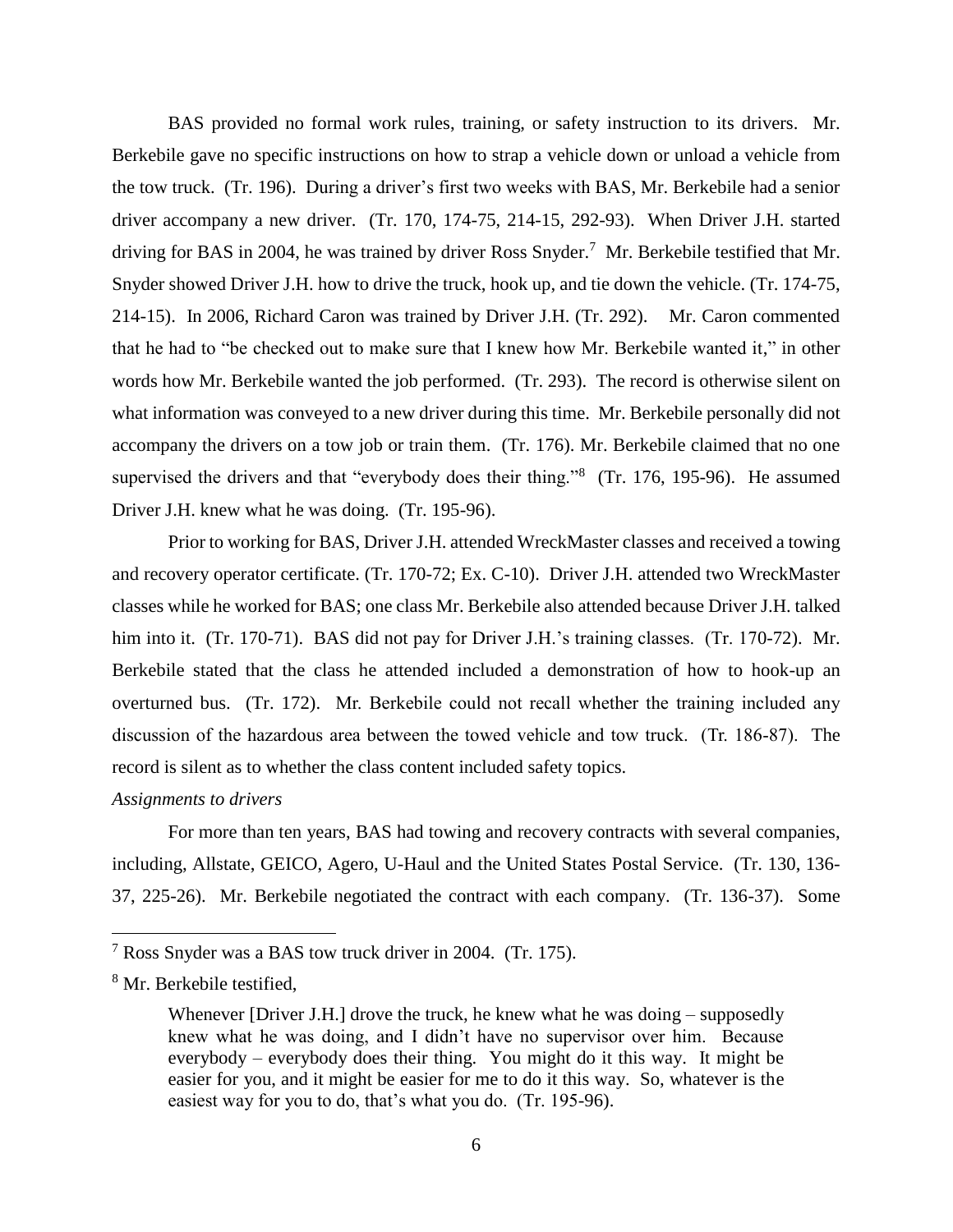contracts specified payment to BAS on an hourly or per mile basis, others paid BAS per tow. (Tr. 136-37).

BAS received towing and non-towing service requests at its office. (Tr. 131, 138). Mr. Berkebile assigned the tow request to an available driver. (Tr. 176). Sometimes the assigned driver was already at the BAS garage; at other times, the driver came to the garage to get the tow truck. (Tr. 188, 212-13). If the driver had taken the tow truck home, the driver began the assigned call from his home. (Tr. 188-89). Generally, Mr. Berkebile contacted available drivers based on seniority. (Tr. 176). A driver had the option to not accept the offered assignment. (Tr. 176). If the driver refused, Mr. Berkebile contacted the next available driver on the list. (Tr. 176). Driver J.H. had the most seniority and had been at the top of the contact list.  $9$  (Tr. 179).

BAS had six or seven tow trucks that drivers were required to use for all towing service calls. (Tr. 152, 192, 228). BAS paid for the costs of the fuel, maintenance, and insurance for the tow trucks. (Tr. 134-35). If more than one person was needed to perform the towing assignment, the assigned driver would call the BAS shop and another BAS driver would be assigned to assist. (Tr. 195, 234-35, 237). In addition to towing, Mr. Berkebile assigned other service calls to drivers, such as jump-start, flat tire, gas and lock-out requests. (Tr. 134, 138). Generally, drivers used their personal vehicles for the non-tow service calls. (Tr. 134, 299-300).

Mr. Berkebile claimed that drivers "leased" the tow trucks from BAS.<sup>10</sup> (Tr. 142, 190, 213-14). On each tow truck, there were pieces of paper (stickers) stating the truck was leased to its driver, attached with scotch tape to the outside doors and one on the inside dashboard. At first,

l

<sup>&</sup>lt;sup>9</sup> Mr. Berkebile testified that in the time period immediately before Driver J.H.'s accident, Driver J.H. was less interested in work with BAS and would turn down assignments offered by Mr. Berkebile. (Tr. 176-80). Record evidence does not support this testimony. Review of Driver J.H.'s paystubs for 2016 reveal steady earnings from BAS throughout the year, with no decrease in earnings predating the December 2016 accident. (Ex. C-13). Likewise, Driver J.H.'s federal tax forms 1099-MISC disclose that Driver J.H. had generally consistent earnings from BAS between 2012 and 2016 (Tr. 206; Ex. C-14) and that Driver J.H.'s yearly earnings from BAS comprised a generally consistent percentage of Respondent's total "contract labor" expense for the years 2013 through 2016, 24.9 %, 29.2 %, 27.1 % and 33.4 %, respectively. (Tr. 217-20; Ex. R-3, pp. 1, 3, 5, 7).

<sup>&</sup>lt;sup>10</sup> Overall, Mr. Berkebile's testimony was influenced by his strong belief and litigation position that Driver J.H. was not an employee. Mr. Berkebile mentioned there were other ongoing issues with the state regarding his business structure. (Tr. 142-50). I find that his answers were shaped through the lens of the desired outcome of establishing an independent contractor relationship.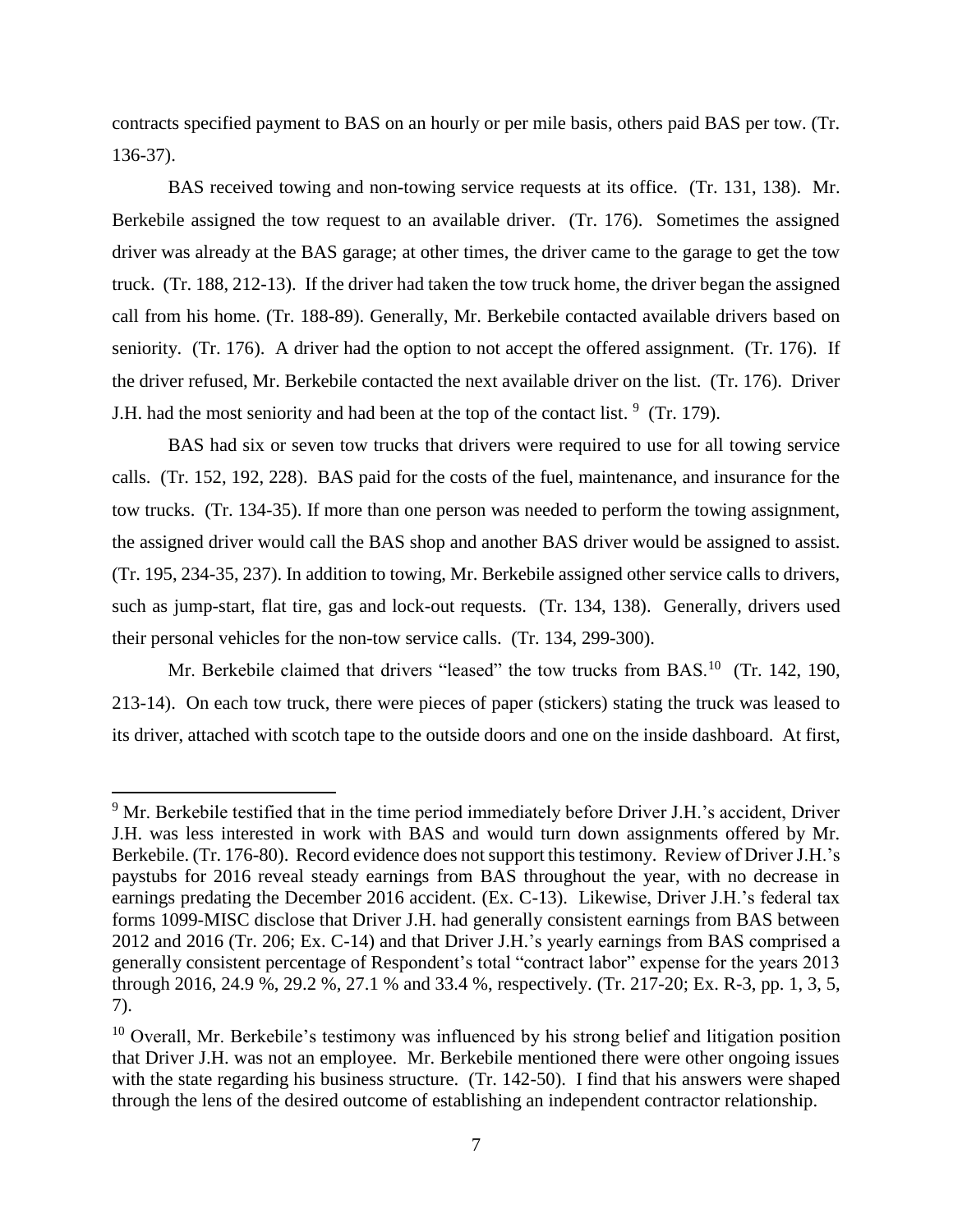Mr. Berkebile hand-wrote these stickers. Later, he prepared them by typing. (Tr. 190-92, 247). Mr. Berkebile claimed he had placed the "lease" stickers on his tow trucks for the past six years. (Tr. 190). He started using the lease stickers after he noticed them in a taxi and on another company's trucks. (Tr. 206). On December 14, 2016, CO Clugston did not see stickers on the BAS truck involved in the accident, when she began the inspection. The COs did not open the truck and look inside to see if there was a sticker on the dashboard.<sup>11</sup> (Tr. 83, 103-06, 247). In December 2016, when CO Clugston first interviewed Mr. Berkebile there was no mention of a "vehicle lease." (Tr. 106). When CO Clugston returned to the BAS garage in March 2017, she noticed on a truck a "vehicle leased to driver" sticker. (Tr. 67-68). Mr. Berkebile admitted that sometimes the stickers had to be replaced. The stickers came off when they became wet from weather and when the trucks were steam cleaned because they were only attached with scotch tape. (Tr. 192, 233-34, 236-37).

There was no document, contract, or other source that explained the terms of the purported lease. (Tr. 69, 142). The Agreement did not mention a vehicle lease. (Exs. C-9, R-6). Mr. Berkebile stated that the "lease agreement" was simply the percentage of the BAS customer fee the driver would earn based on whether the assignment was a tow or non-tow service assignment. (Tr. 206). Mr. Berkebile stated that he explained the "oral lease" of the tow trucks to the drivers when they started. (Tr. 142). Contrary to this claim, Mr. Caron testified that when he had noticed a lease sticker in the tow truck, he was surprised to find that Mr. Berkebile considered the tow truck to be leased to Mr. Caron. (Tr. 303-04). Mr. Caron could not recall where the lease sticker was on the truck, he only noticed the sticker one time. (Tr. 303-04).

Mr. Berkebile stated that a driver could only use the truck for BAS towing work. (Tr. 134, 142, 213-14). The driver could not sublease the truck, allow anyone else operate the truck, or use it for his own benefit. (Tr. 69). The record is silent on whether a particular truck was leased to each driver; however, it appears that the "lease" simply applied to whatever truck the driver happened to use. Mr. Caron stated that for most of his tow jobs he used the same tow truck that Driver J.H. used. (Tr. 300-01). Mr. Berkebile testified that Driver J.H. used the same Berkebile tow truck ninety-nine percent of the time. (Tr. 187-88, 212-13).

l

 $11$  CO Clugston looked at two tow trucks at the BAS garage on December 14, 2016. (Tr. 104). Mr. Berkebile claimed that the lease stickers were on each of the tow trucks in December 2016. (Tr. 192).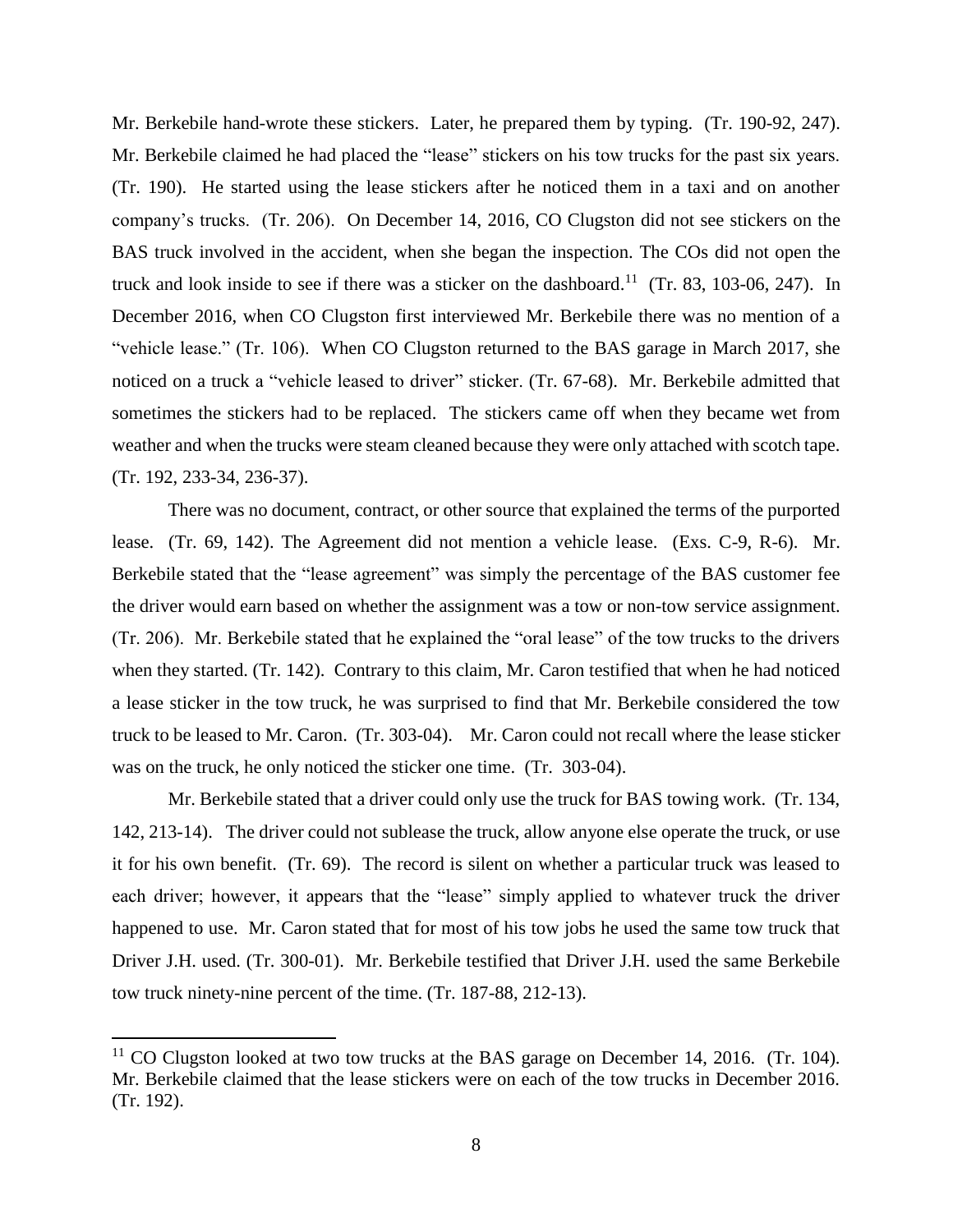Mr. Berkebile advertised BAS as Berkebile Auto Service and as Berkebile Towing and Recovery. (Tr. 124-25, 127; Exs. C-3, 4). Only Mr. Berkebile could advertise or solicit business on behalf of BAS. (Tr. 142). The drivers were required to present themselves as representatives of BAS to clients and the public. The tow trucks were marked with BAS signage. (Tr. 35, 301; Ex. C-5, p. 13). The uniform shirt and jacket that Driver J.H. routinely wore had a "Berkebile Towing" patch on the left side and his name on the right side. (Tr. 269-71, 280, 313-15, 317; Exs. C-18, 19, 20). Driver J.H.'s daughter stated that Driver J.H. had several BAS t-shirts that he wore. (Tr. 280).

### *Analysis*

## *BAS was an employer under the Act*

BAS asserts that it was not an employer under the Act. (Resp't. Br. 9). The Act defines an employer as a "person engaged in a business affecting commerce who has employees." 29 U.S.C. § 652(5). Person means "one or more individuals, partnerships, associations, corporations, business trusts, legal representatives, or any organized group of persons." 29 U.S.C. § 652(4). An employee is defined as "an employee of an employer who is employed in a business of his employer which affects commerce." 29 U.S.C. § 652(3).

In similarly worded statutes, the Supreme Court has relied on the common law for guidance in determining whether an individual is an employee, or alternatively, the kind of person the common law would consider an employee. See *Nationwide Mut. Ins. Co. v. Darden,* 503 U.S. 318, 322-23 (1992) (*Darden*). The Commission analyzes the *Darden* factors to determine if an individual is an employee of the cited employer. *Sharon & Walter Constr., Inc.,* 23 BNA OSHC 1286, 1289 (No. 00-1402, 2010) (*S&W*). For the following reasons, I find Driver J.H. was an employee of BAS and, thus, BAS was an employer under the Act.

# *Darden analysis*

"[T]he Secretary has the burden of proving that a cited respondent is the employer of the affected workers at the site." *All Star Realty Co., Inc.,* 24 BNA OSHC 1356, 1357 (No. 12-1597, 2014) (citation omitted). The common-law agency doctrine set forth in *Darden* focuses on the company's "right to control the manner and means by which the product" is accomplished. *S & W,* 23 BNA OSHC at 1289 (citation omitted). The company's control over the worker is a "principal guidepost" to determine the existence of an employment relationship. *Froedtert Mem'l*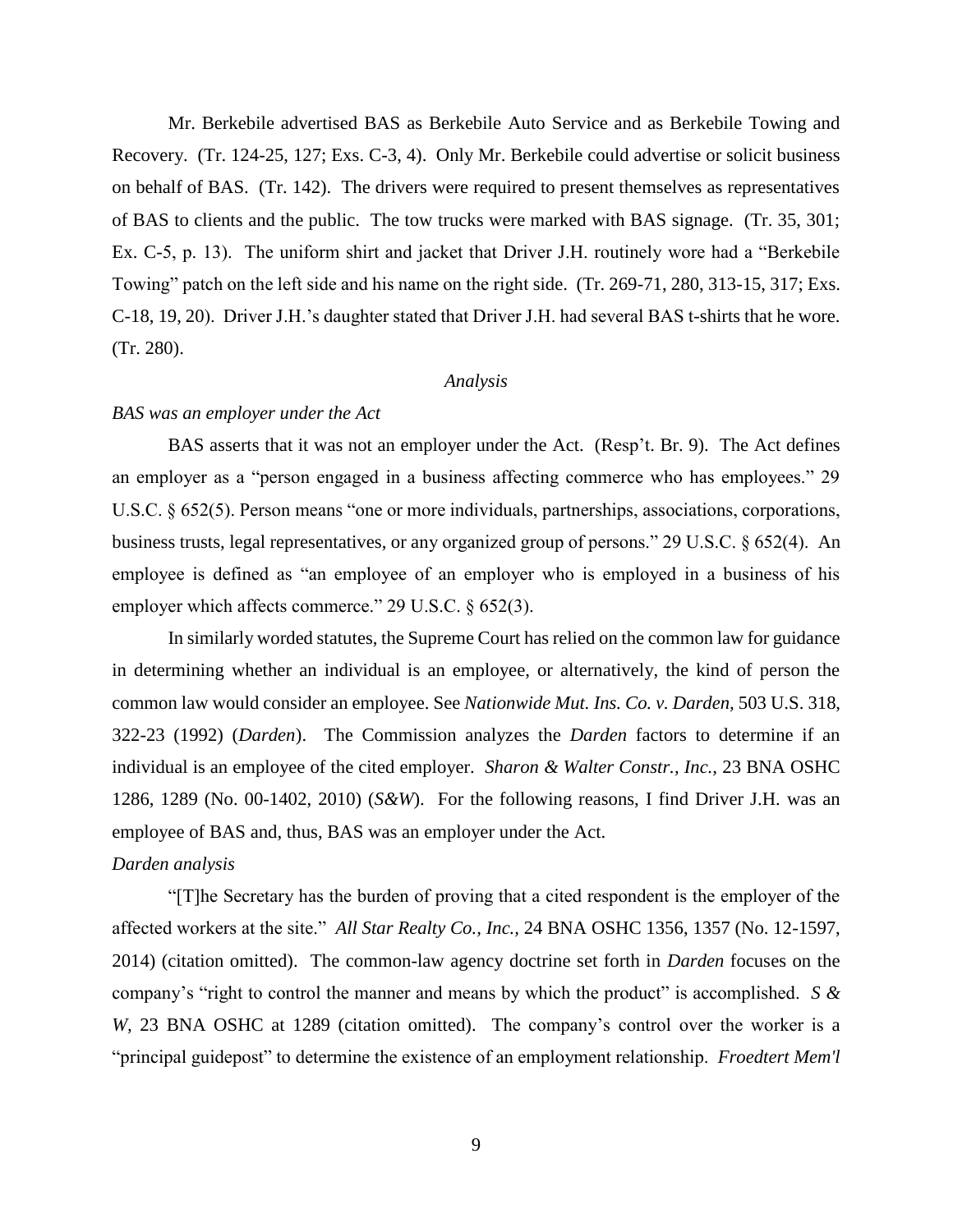*Lutheran Hosp., Inc.,* 20 BNA OSHC 1500, 1506 (No. 97-1839, 2004) (citations omitted). Additional factors relevant to analysis include:

the skill required [for the job]; the source of the instrumentalities and tools; the location of the work; the duration of the relationship between the parties; whether the hiring party has the right to assign additional projects to the hired party; the extent of the hired party's discretion over when and how long to work; the method of payment; the hired party's role in hiring and paying assistants; whether the work is part of the regular business of the hiring party; whether the hiring party is in business; [and] the provision of employee benefits and the tax treatment of the hired party.

*S&W,* 23 BNA OSHC at 1289 citing *Darden*, 503 U.S. at 323-24. An evaluation of the *Darden* factors shows an employer-employee relationship between BAS and Driver J.H. In particular, the control of the worksite, work assignments, payments, and the essential tools of the trade are indicative of an employer-employee relationship.

# *a. General control over the manner and means to accomplish the product*

This factor is the most significant in determining whether Driver J.H. was an employee of BAS. "Control over the 'manner and means of accomplishing the work' must include control over the *workers* and not just the results of their work." *Don Davis,* 19 BNA OSHC 1477, 1482 (No. 96-1378, 2001) (emphasis in original). I find that BAS had general control over the drivers' means and manner to accomplish the work.

Respondent's control was manifested through its towing contracts, the tools used for towing services, service call assignments, the non-negotiable rate of a driver's pay, limits on the use of "leased" tow trucks, the prohibition of driver advertising or self-promotion, and the initial two-week ride-along training of drivers.

Mr. Berkebile negotiated the terms of the towing contracts between BAS and its client companies. Each driver's payment from BAS was based upon the towing rates established in these contracts. (Tr. 134). The drivers had no input into the fee structure or other contract terms. (Tr. 136-37). Further, each driver was required to follow the terms specified in each contract. For example, one client's contract specified that a driver could not allow the owner of the vehicle being towed to assist the driver in any way, such as by moving a vehicle. (Tr. 195, 234-36). Drivers were bound to contract terms over which they had no control.

BAS specified how a driver could represent himself when providing tow services. Drivers were not allowed to solicit or advertise for themselves. (Tr. 134, 142). The tow trucks were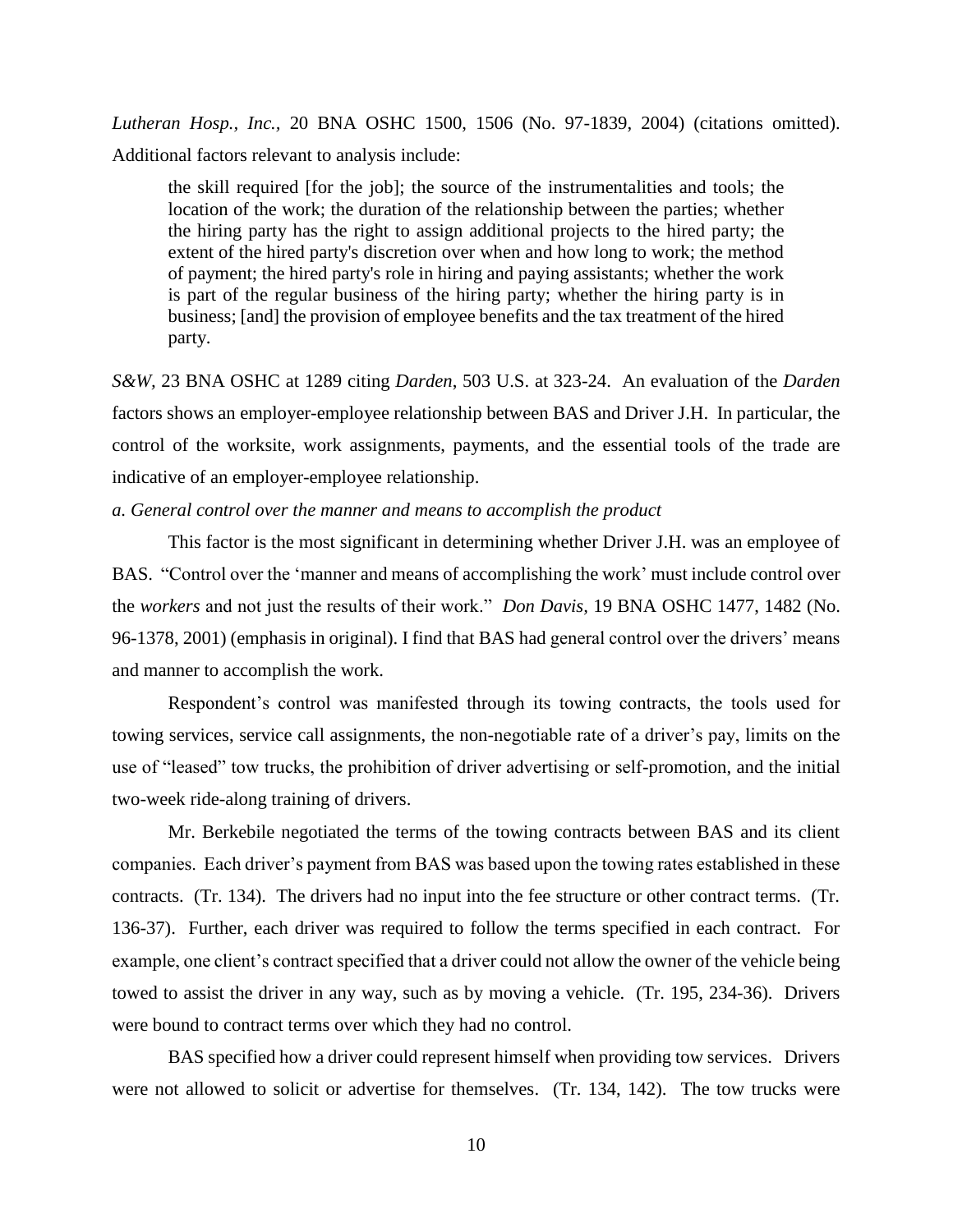marked with BAS signage. (Tr. 35, 66, 125-26, 301; Ex. C-5, p. 13). Drivers could not use the tow trucks for non-towing calls, such as jump-start or lock-out; instead generally BAS required them to use their personal vehicles.<sup>12</sup> (Tr. 134). Even though Mr. Berkebile claimed the tow truck was leased to the driver, the driver had no control over the use of the truck. The driver could not sublet the truck or use the truck in any other way. The truck was exclusively for towing calls assigned by BAS.

Some drivers wore BAS uniforms, even though it was not a requirement. (Tr. 73, 156-57, 207-08). Driver J.H. routinely wore a BAS uniform shirt and jacket.<sup>13</sup> (Tr. 280, 306). Mr. Caron testified that a lot of the drivers wore a BAS shirt.<sup>14</sup> (Tr. 306). Mr. Berkebile claimed that BAS initially purchased and then deducted the uniform cost from the drivers' weekly paychecks. <sup>15</sup> (Tr. 156-57, 207, 315). Contrary to this claim, during the inspection, the employees told CO Clugston that Mr. Berkebile paid for the uniforms. (Tr. 26, 112-13). The uniforms show that the drivers knew they were representatives of BAS.

Mr. Berkebile controlled the driver assignments. Service requests were routed through BAS. (Tr. 131, 176). Mr. Berkebile decided which driver would be contacted for an assignment. (Tr. 176). Instead of terminating a driver's contract with BAS, Mr. Berkebile simply stopped offering assignments to that driver, apparently without notice.<sup>16</sup> (Tr. 169). The driver only had control over whether to accept the assignment offered to him.

l

 $12$  Former driver, Mr. Caron recalled that he once used a BAS van for a jump-start call. (Tr. 299-300).

<sup>&</sup>lt;sup>13</sup> Mr. Caron testified that Driver J.H. wore a BAS shirt and jacket. (Tr. 306). Driver J.H.'s daughter testified that she saw him routinely wear his BAS uniform. (Tr. 280).

 $14$  Mr. Caron stated that he went out on so few service calls that he did not get a BAS shirt. (Tr. 307).

 $15$  Mr. Berkebile's claim that the uniform cost was deducted from the drivers' pay is uncorroborated and not supported by record evidence. This claim is not credited. There is no uniform cost deduction noted on the weekly pay slips Mr. Berkebile prepared for Driver J.H. (Tr. 112-13; Exs. C-13, R-5). Four years (2013-2016) of Mr. Berkebile's tax returns show that BAS had uniformrelated expenses between \$1,798 and \$2,178 each year. (Ex. R-3, pp. 2, 4, 6, 8). No testimony was presented to explain the nature of this expense.

<sup>&</sup>lt;sup>16</sup> Mr. Berkebile simply stopped calling a driver if issues arose regarding drinking or drugs. (Tr. 169). He did not provide any other examples of when he chose to stop calling a driver.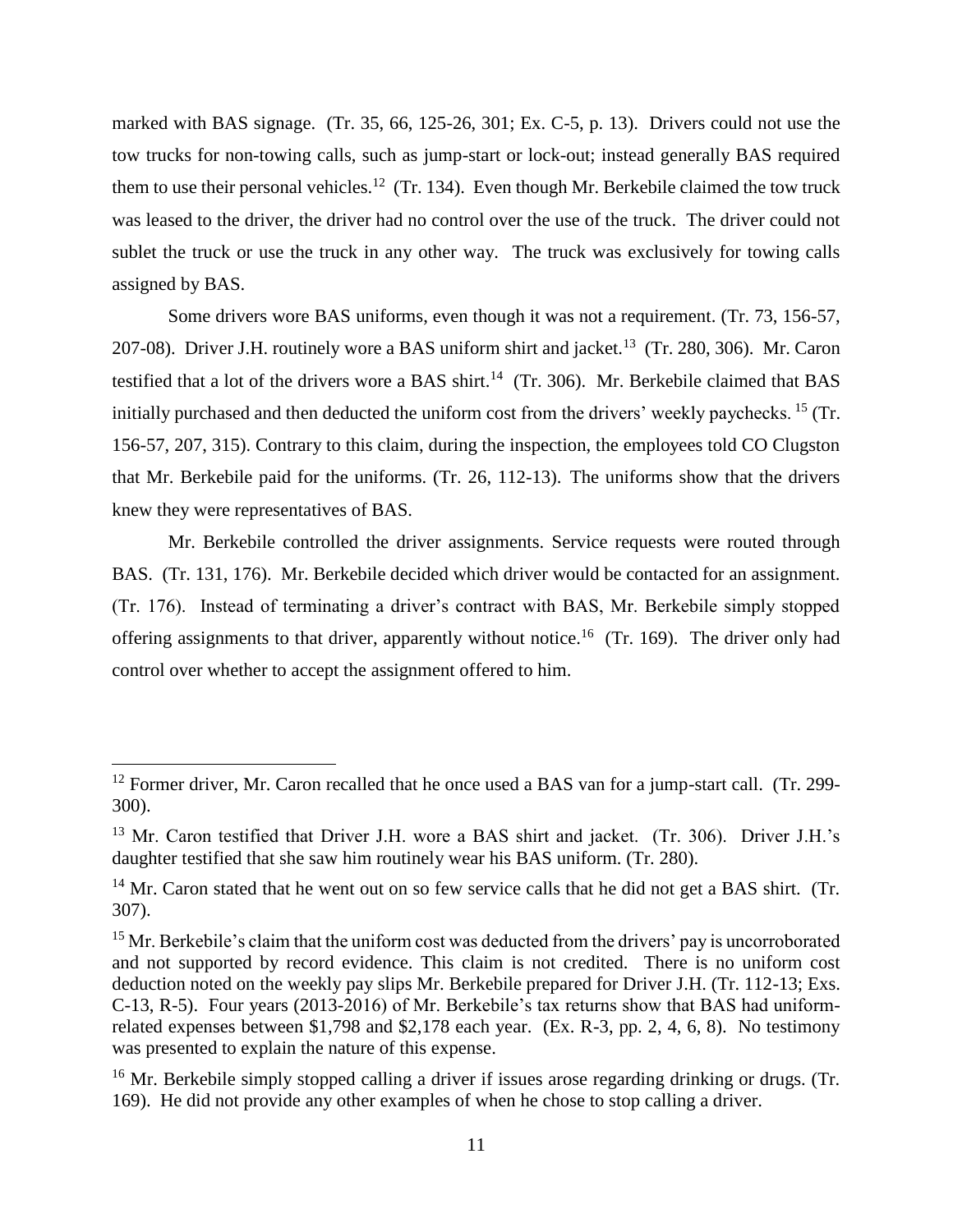Drivers had to be trained on BAS requirements. When a driver started working for BAS, Mr. Berkebile had an experienced, senior driver ride along for a couple of weeks to train the new driver, even when the driver had prior towing experience. (Tr. 174-75, 292). Driver J.H. was an experienced, certified tow truck driver when he started working for BAS. Nonetheless, experienced BAS driver Ross Snyder trained him for two weeks. (Tr. 175). Mr. Caron had done some towing work while in the military, but still had to "be checked out to make sure that I knew how Mr. Berkebile wanted it." (Tr. 293). Driver J.H. was assigned to train Mr. Caron. Mr. Berkebile delegated the training duty to a senior driver. The two-week training period is more akin to an employer-employee relationship rather than relying on an independent contractor's expertise. Delegation of training to a senior driver is indicative of an assignment that an employer would give to an employee.

Finally, the payment terms were the same for all drivers. (Tr. 134, 190). A driver either received 40 percent or 50 percent of the fee collected by BAS. (Tr. 134). Drivers could not negotiate their payment terms or the underlying tow fees charged. (Tr. 136-37). Drivers could not negotiate a minimum number of assignments per week. (Tr. 176). If a driver collected payment during the towing service call, the total amount was given to Mr. Berkebile. (Tr. 37-38).

BAS had extensive control over the drivers through its owner Harold Berkebile. He provided the primary tools, the towing contracts, and was the source of all tow assignments. He exclusively controlled the amount of pay each driver received. This one-sided control by BAS is indicative of an employer-employee relationship.

I find that BAS had significant control over the drivers and the manner and means to accomplish the work. This factor supports an employer-employee relationship. *b. Skills required*

Mr. Berkebile did not indicate whether he had a minimum experience or certification requirement for drivers. Driver J.H. and Mr. Caron had significantly different prior towing experience when they began driving for BAS. Driver J.H. was a certified tow truck driver. (Tr. 170; Ex. C-10). Mr. Caron had "some" towing experience from when he was in the military many years before. (Tr. 289-90). Regardless of prior experience, Mr. Berkebile had a senior driver ride along with a new BAS driver for two weeks to show them the BAS way. (Tr. 175, 293).

Drivers were not required to have a certificate or special driver's license, such as a CDL, to drive a BAS tow truck. (Tr. 66, 99-100, 151-52; Ex. J-1, Fact ¶ 10). The only requirement was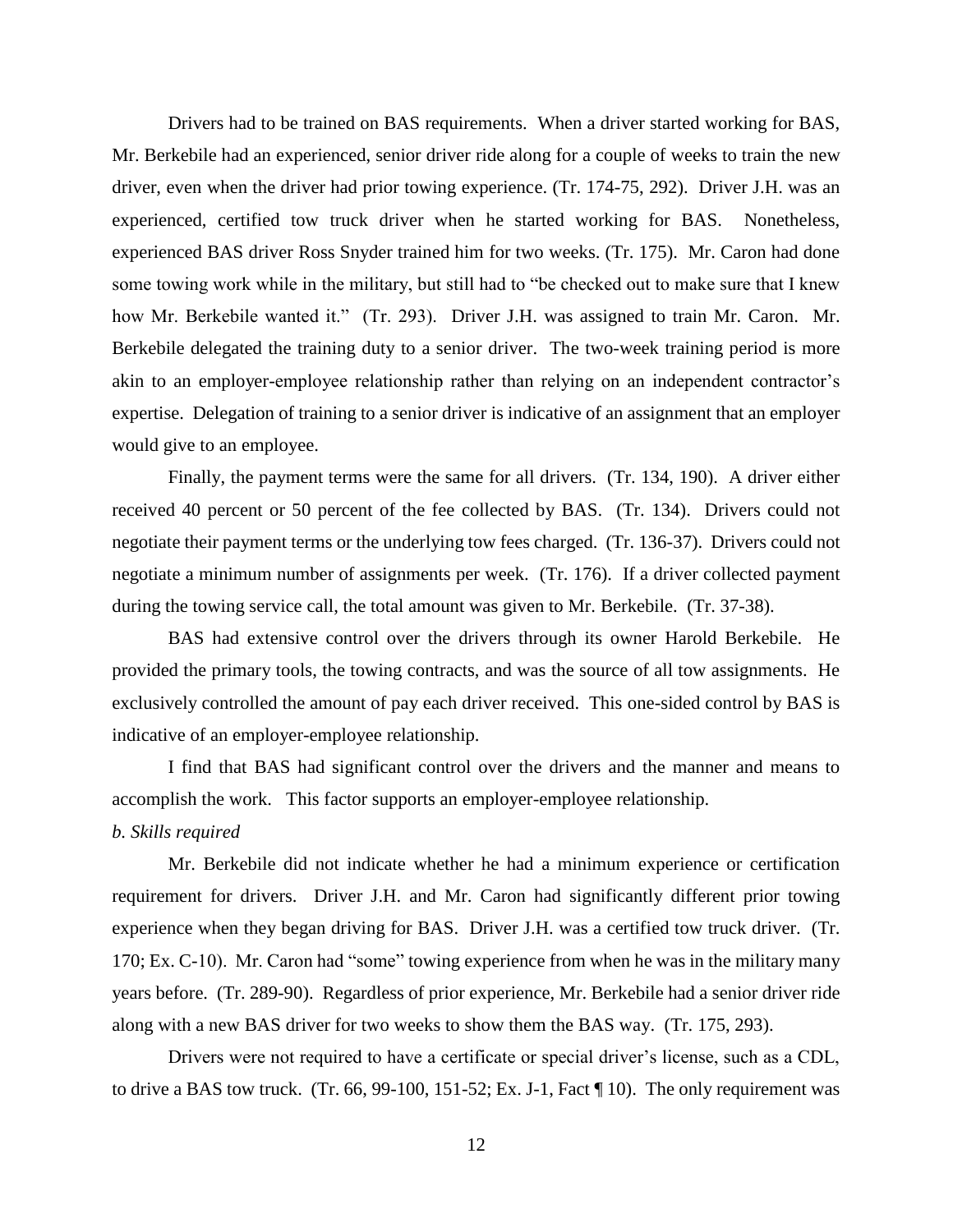a "medical card" obtained with a doctor's certification. (Tr. 229, 238, 240). The lack of required specialized training, certification, or licensing is akin to an employer-employee relationship. Further, the lack of significant, prior experience and the requirement for an initial two-week ridealong for new drivers is also akin to an employer-employee relationship. I find the skills required for a driver reflect an employer-employee relationship.

## *c. Source of the tools, work location, and hours worked*

 $\overline{\phantom{a}}$ 

BAS provided the essential tools for the work. BAS provided the tow truck, the tools on the truck (such as blocks, chocks, ratchet straps, chains, come-along, hoist, fire extinguisher), and the tow assignments. The driver incurred no costs for towing services. (Tr. 134-35, 152, 228, 298). BAS paid the cost of insurance, equipment, maintenance, state vehicle inspections, and fuel for the tow trucks. (Tr. 70-71, 100, 134, 138; Ex. R-3, pp. 2, 4, 6, 8 (Berkebile Towing & Recovery. IRS Form 1040, Schedule C)). BAS paid for the vehicle insurance on the tow trucks and liability insurance for four of the tow truck drivers, including Driver J.H. (Tr. 67, 70-71, 110-11, 134).

Mr. Berkebile claimed the drivers leased the tow trucks. Despite this claim, the driver was only allowed to drive the tow truck for a BAS-assigned towing job. The driver could not sublet the truck or use it for his own benefit. Further, the driver did not pay for the lease and the driver had no costs related to the use of the tow truck. These terms show that control remained with BAS and the driver had no autonomy.

For non-towing assignments, such as jump-start or lock-out calls, generally the drivers used their personal vehicles. Mr. Caron recalled performing a jump start call for BAS. To perform this assignment, he used a BAS van and BAS equipment, jumper cables, and a charger unit. (Tr. 299- 300). Mr. Berkebile claimed that he ordered the tools Driver J.H. needed to perform "lock-out service" assignments, and that Driver J.H. later reimbursed Mr. Berkebile for the cost.<sup>17</sup> (Tr. 182-83).

The location of work was controlled by BAS through its assignment of tow jobs to a driver. A driver could refuse a job that he was offered, but otherwise could not set his own hours of work.

<sup>&</sup>lt;sup>17</sup> Mr. Berkebile's claim that the lock-out service tool cost was deducted from the driver's pay is uncorroborated and not supported by record evidence. This claim is not credited. There is no tool cost deduction noted on the weekly pay slips Mr. Berkebile prepared for Driver J.H. (Tr. 182-83; Exs. C-13, R-5). Four years (2013-2016) of Mr. Berkebile's tax returns show that BAS incurred a small tools expense each year. (Ex. R-3, pp. 2, 4, 6, 8). No testimony was presented to explain the nature of this expense.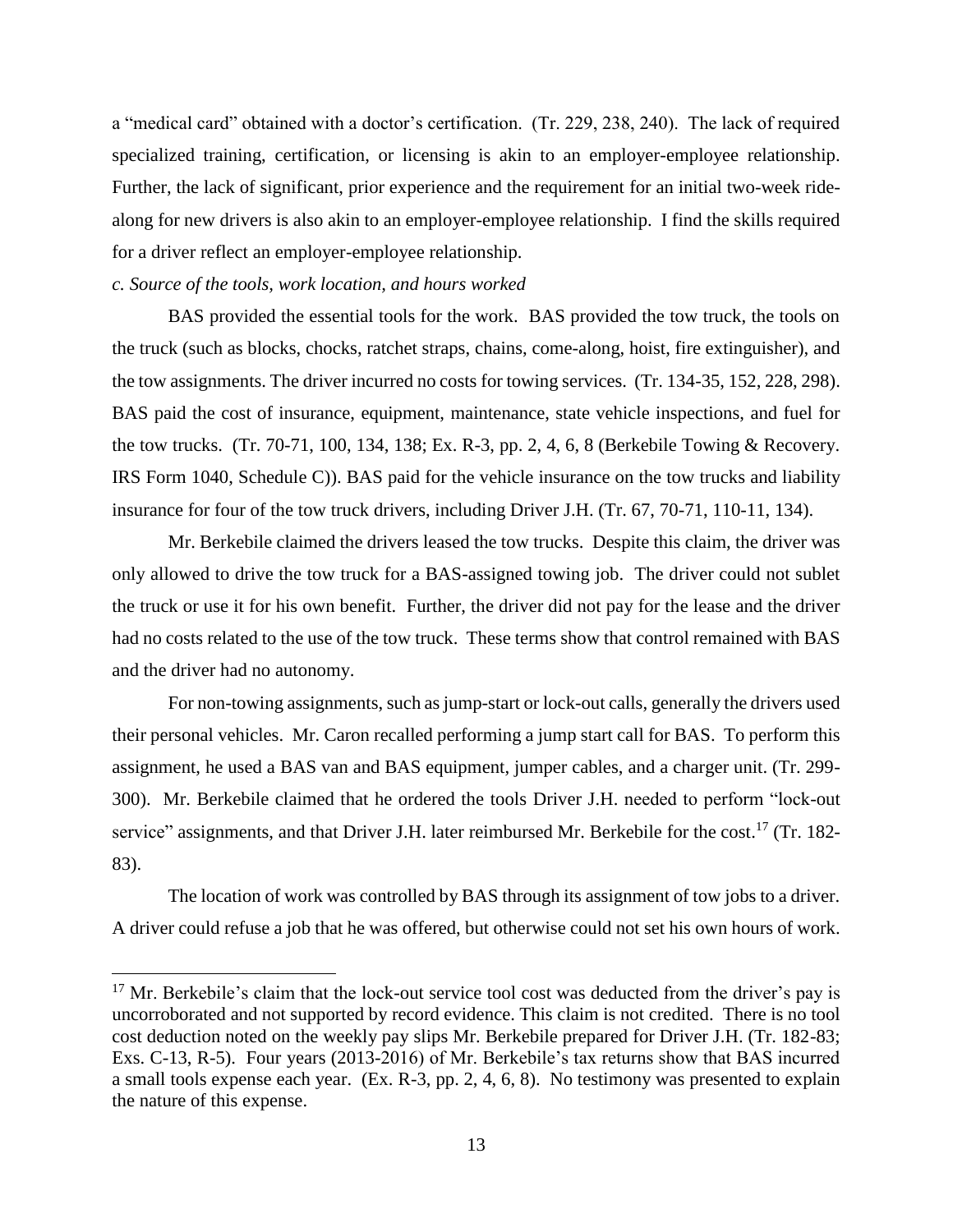A driver could not demand a minimum number of assignments per week. A driver's opportunity to work was limited to when Mr. Berkebile called with an assignment.

BAS had control over the hours of work and the source of essential tools. I find this is indicative of a traditional employer-employee relationship.

### *d. Method of payment*

Payment by the hour, day, week, and month is generally indicative of payment to an employee. Whereas, payment per job suggests an independent contractor relationship. Investment in the business or the ability to incur losses or gains is a feature of an independent contractor relationship. The lack of investment in a business and no risk of economic loss suggests an employer-employee relationship.

Here, even though the drivers were paid based on the actual service calls performed each week (rather than by the hour) the payment structure is more akin to that of an employer-employee relationship rather than that of an independent contractor. A driver could not negotiate his rate of pay. A driver was paid at 40 percent of a tow fee and 50 percent of a non-tow fee, fees that had been exclusively negotiated by Mr. Berkebile. All payments from tow clients and non-tow customers were remitted to BAS. BAS then paid each driver their portion of the fees each week. The weekly dispersal of payments to drivers is more like a traditional employment relationship.

Further, the drivers had no opportunity to impact gains or losses incurred by the business. Drivers could not increase their profit from tow assignments by finding a better price for fuel or insurance. Drivers were paid at the rate determined by Mr. Berkebile and all drivers were paid at the same rate. A driver's income was not affected by expenses incurred. A driver could not increase his income through his own initiative.

While the lack of an hourly wage points toward an independent contractor relationship, the lack of control over the payment structure and lack of investment in the business is more akin to an employer-employee relationship. This factor leans toward an employer-employee relationship. *e. Was towing a regular part of BAS's business*

Towing was a regular part of the business. BAS added towing to its garage services in 1977. BAS relied on the tow truck drivers to perform this essential service for BAS's towing operation. This factor weighs in favor of a traditional employer-employee relationship. *f. Duration of the relationship and hiring or paying of assistants*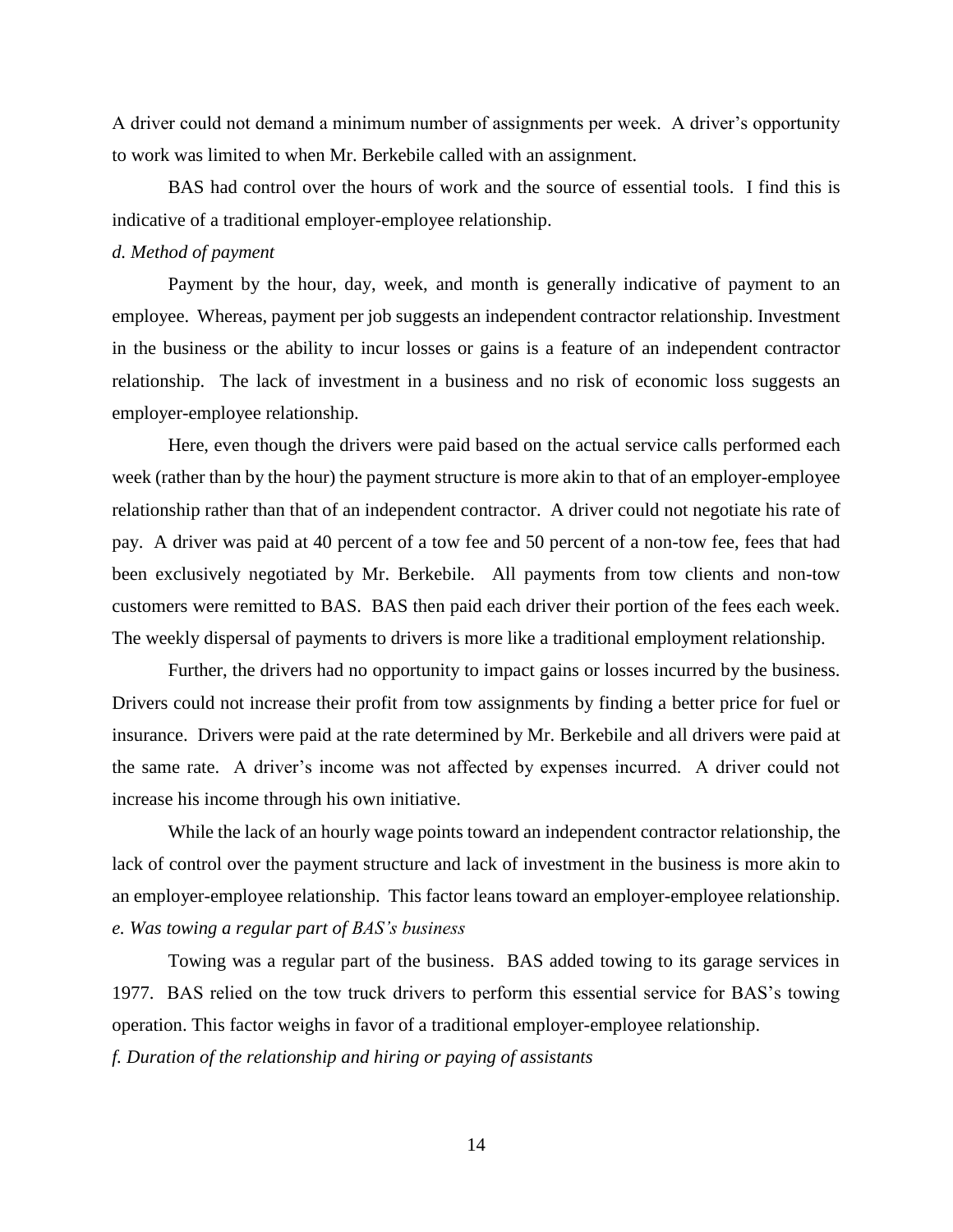The agreements between BAS and its drivers were not limited in time and were generally of long duration. (Tr. 168). Additionally, the relationship was not related to a particular project or contract. (Tr. 91). Driver J.H. was a driver for BAS from 2004 until 2016. (Exs. C-9, J-1, Fact ¶ 9). Mr. Caron was a driver from 2006 until 2012. (Tr. 301, 306). Mr. Petak also was a BAS driver for several years. (Tr. 65, 70-71, 157). The BAS logo worn by many drivers on their work shirts and jackets, is evidence that both the drivers and Mr. Berkebile regarded their working relationship as long-term and on-going. (Tr. 269-71, 280, 312-20, 323-24). The drivers did not hire assistants. If a driver needed assistance, BAS assigned another driver to the service call. (Tr. 195, 234-35, 237). The assignment of another BAS driver to assist on a service call is indicative of an employeeemployer relationship.

The duration and open-ended nature of the employment is akin to that of a traditional employer-employee relationship. *See Absolute Roofing Constr., Inc.,* 580 F. App'x 357, 362 (6th Cir. 2014) citing *FM Home Improvement,* 22 BNA OSHC 1531, 1538 (No. 08-0452, 2009) (ALJ). *g. Tax treatment and employee benefits*

BAS did not withhold taxes from a driver's weekly pay. (Tr. 206-07). BAS used the IRS 1099-MISC form to report its drivers' income.<sup>18</sup> Prepared by an accountant in 2017 after his death, Driver J.H.'s 2016 federal tax return reported his income from BAS as self-employment income. (Ex. C-15).

Here, the taxes and benefits are like those of an independent contractor relationship. Even so, tax reporting status is not the controlling factor in a *Darden* analysis. *See S&W*, 23 BNA OSHC at 1290. (In this case, the Commission found the "failure to withhold federal income and social security taxes was . . . not a bona fide reflection of an authentic independent contractor relationship.") I find the tax treatment and lack of benefits are not dispositive in determining the nature of the employment relationship.

#### *h. The independent contractor agreement (Agreement)*

 $\overline{a}$ 

Respondent asserts the Agreement signed by its drivers proves they are not employees. The following is a representation of the Agreement.

<sup>18</sup> IRS 1099-MISC is a federal tax form used for independent contractors. *See Absolute Roofing,*  580 F. App'x at 361.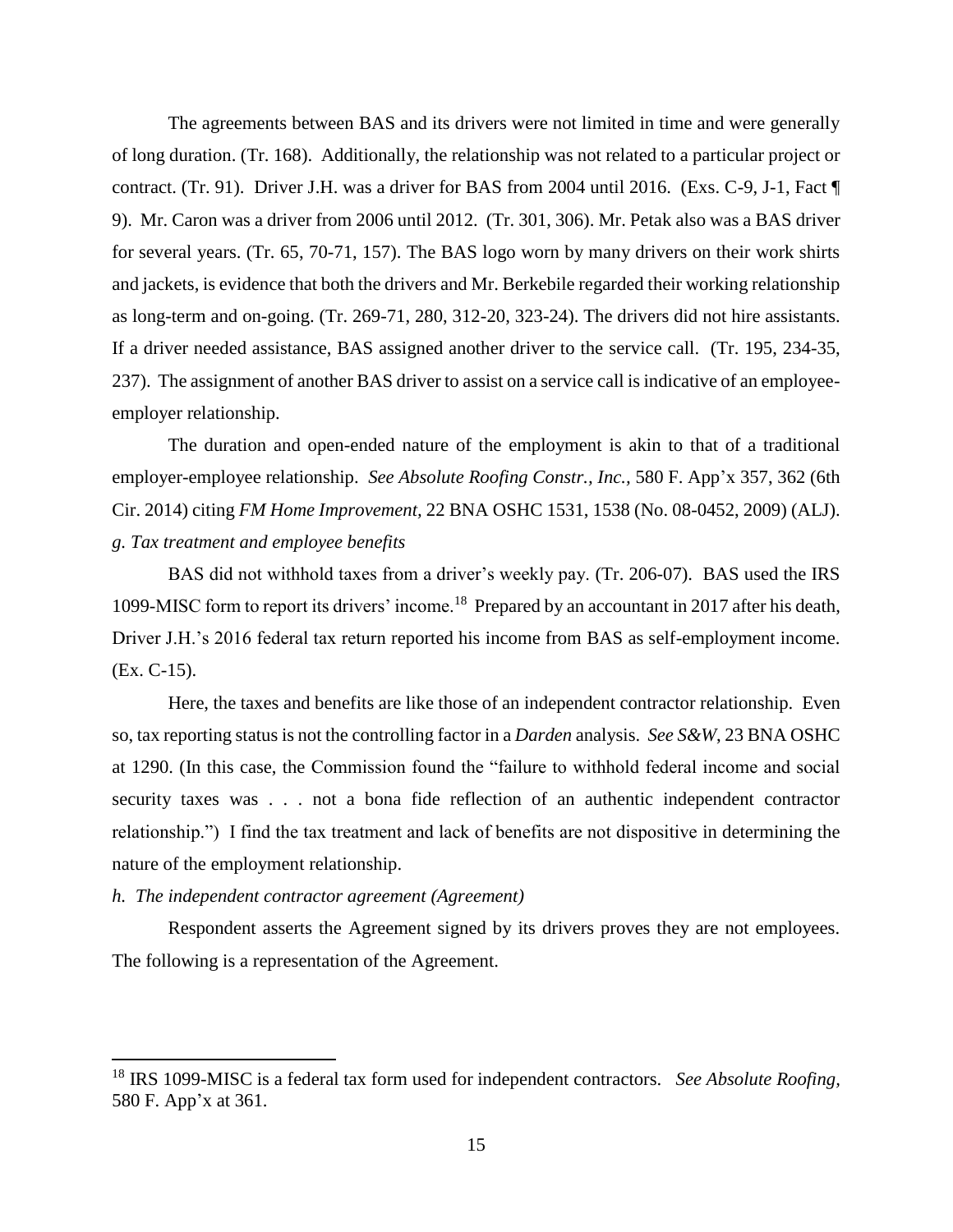Independent Contractor Agreement This agreement is between , Contractor, and Company. Whereas, the aforementioned contractor understands and agrees there is no employer-employee relationship existing between the Company and the Contractor, as such all liability as to local, county, state and federal taxes due them from the Contractor is solely the full responsibility of the Contractor. In Addition, the company assumes no liability in any form from the Contractor as a consequence of this agreement., All services performed by Contractor shall be agreed upon verbally by both parties prior to any services being performed.

(Exs. C-9, R-6). I find the Agreement does not demonstrate the drivers were independent contractors under a *Darden* analysis. First, the terms of each Agreement were not individually negotiated with a driver. The Agreement was a generic, boilerplate, fill-in-the blank form that only varied with the name of the Contractor (driver). (Exs. R-6, C-9).

Second, the Agreement simply specifies there was no employer-employee relationship for the purpose of local, state, and federal tax liability. It does not specify the nature of work agreed to or each party's responsibility. BAS contends the tow trucks were leased to drivers, yet there is no mention of this in the agreement.

Considering all the facets of the relationship between BAS and its drivers, I find the relationship was more akin to that of an employer-employee rather than of a self-employed independent contractor. Considering all the *Darden* factors, especially the significant control the company had in obtaining and assigning work, setting the compensation rate of the drivers, and providing the tow trucks to complete the work, I find that Driver J.H. was an employee of BAS for purposes of the Act.

### *The Citation*

Citation 1, Item 1, alleged a serious violation of section  $5(a)(1)$  of the Act, also referred to as the general duty clause. The general duty clause requires an employer to "furnish to each of his employees employment and a place of employment which are free from recognized hazards that are causing or are likely to cause death or serious physical harm to his employees." 29 U.S.C. §  $654(a)(1)$ . The citation alleged a violation as follows: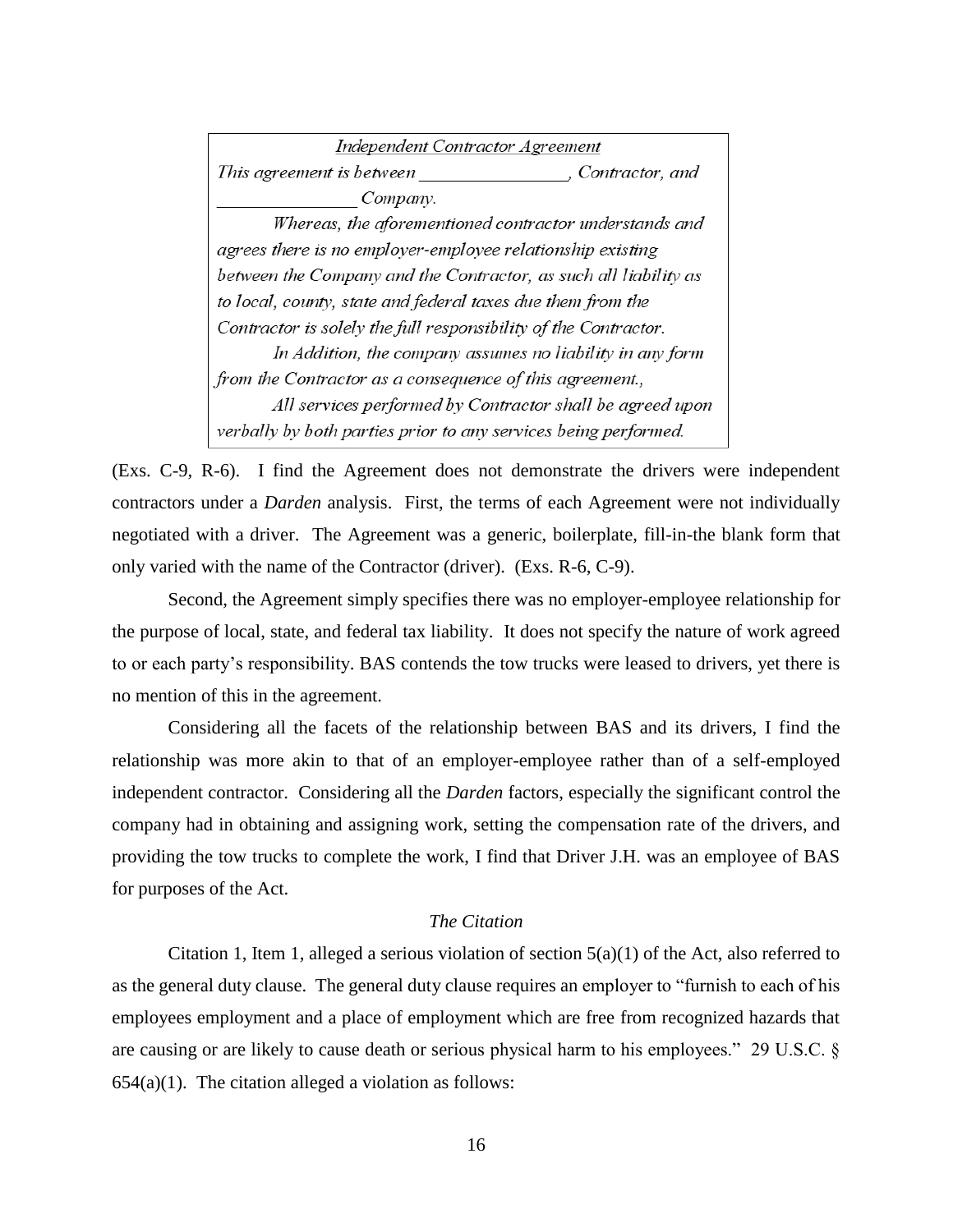The employer did not furnish employment and a place of employment which were free from recognized hazards that were causing or likely to cause death or serious physical harm to employees from crushing and struck-by hazards:

(a) Facility, 337 Oakland Avenue, Johnstown, PA: On or about December 14, 2016 an employee was positioned between the rear of the roll off tow truck and the front of the vehicle that had been offloaded. The vehicle was offloaded on a sloped area and the wheels were not chocked or otherwise secured to prevent movement or travel. The employee was pinned when the vehicle drifted forward and caught him against the rear of the tow bed.

A feasible and acceptable method of abatement is to follow the manufacturer's (Jerr-Dan) operations and maintenance manual to ensure proper steps and methods are followed to prevent the operator from being in a danger zone until the vehicle has been secured. The manufacturer's operating instructions include, but are not limited to: the unit shall be loaded and unloaded on level and stable ground; the truck is to be parked with approximately 13 feet plus the length of the equipment to be unloaded; and the offloaded vehicle should be secured. In addition, the employer should develop and implement a written motor vehicle safety program that defines organizational requirements for driver and motor vehicle safety. The written program shall include the elements listed in ANSI/ASSE Z15.1-2012, Safe Practices for Motor Vehicle Operations, Section 3.2.1 Program Elements.

### *Complaint, at Ex. A.*

"To prove a violation of the general duty clause, the Secretary must establish that: (1) a condition or activity in the workplace presented a hazard; (2) the employer or its industry recognized the hazard; (3) the hazard was causing or likely to cause death or serious physical harm; and (4) a feasible and effective means existed to eliminate or materially reduce the hazard." *Peacock Eng'g, Inc.,* 26 BNA OSHC 1588, 1589 (No. 11-2780, 2017) citing *Arcadian Corp.*, 20 BNA OSHC 2001, 2007 (No. 93-0628, 2004). In addition to the four elements of the general duty clause, the Secretary must prove "the employer knew or, with the exercise of reasonable diligence could have known of the hazardous condition." *Peacock*, 26 BNA OSHC at 1589 (citations omitted); *S. J. Louis Constr. of Tex.,* 25 BNA OSHC 1892, 1894 (No. 12-1045, 2016) (citations omitted).

Respondent does not challenge the recognition or abatement of the hazard as alleged by the Secretary. Also, Respondent does not challenge that a hazard existed or that it was serious. Respondent simply asserts that it was not always possible to load and unload a vehicle on level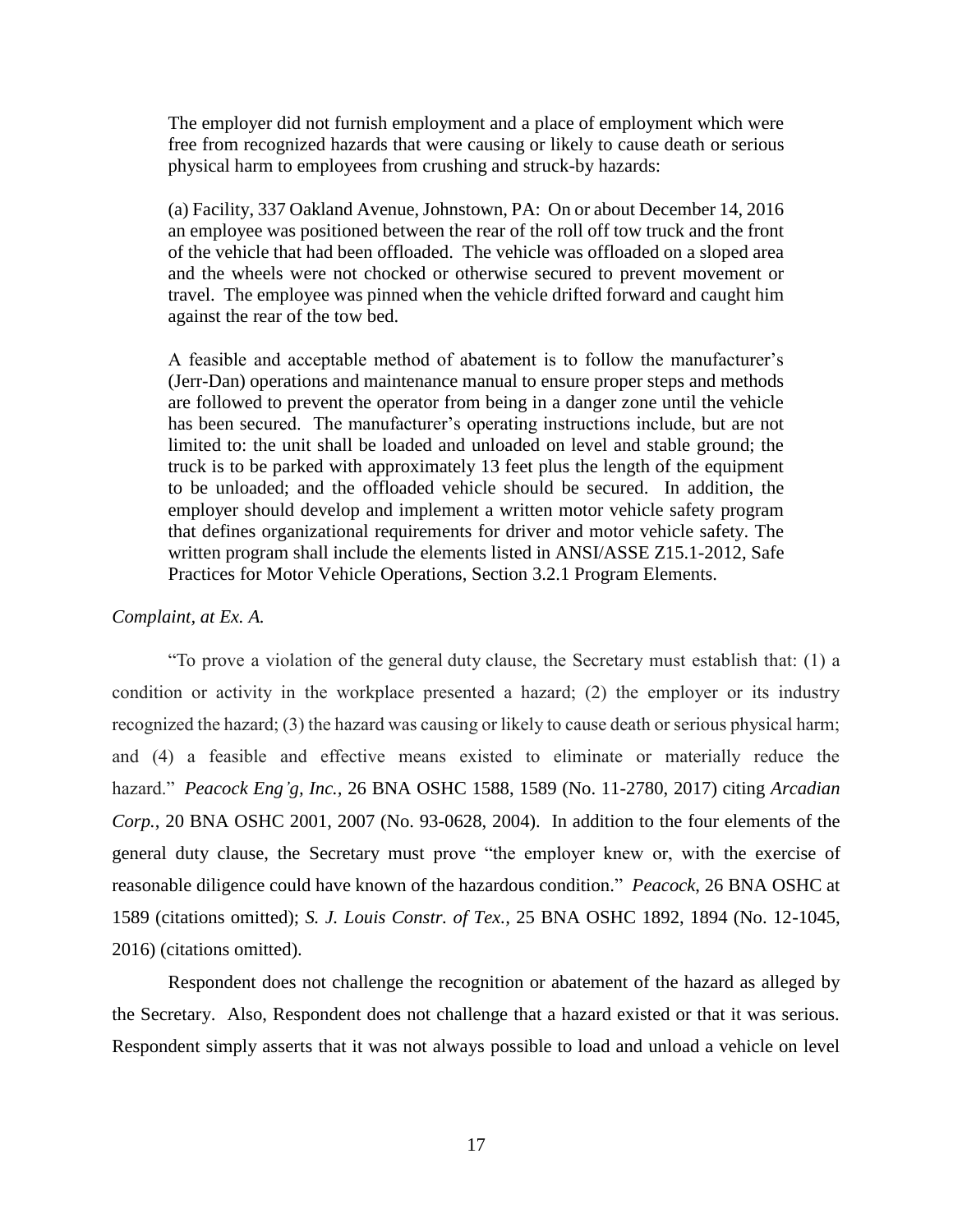ground and that if there was a violation, it was the result of employee misconduct by Driver J.H. (Tr. 287-88).

## *The hazardous condition*

The "hazard must be defined in a way that apprises the employer of its obligations, and identifies conditions and practices over which the employer can reasonably be expected to exercise control . . . and [be] defined in terms of the physical agents that could injure employees rather than the means of abatement" for a general duty clause violation. *Peacock,* 26 BNA OSHC at 1590 citing *Arcadian*, 20 BNA OSHC at 2007.

Here, the hazardous condition was working in the area between the back of the tow truck and the front of the towed vehicle. This hazard existed each time the driver worked between the back of the tow truck and the towed vehicle, either when loading or unloading the towed vehicle. (Tr. 45-46, 151). The disabled vehicle was aligned directly behind the tow truck when loading and unloading. (Tr. 41-44; Ex. C-11, pp. 3, 6). While working in this area the tow truck driver was exposed to a caught-between and crushing hazard. Driver J.H. was crushed when he was pinned between the tow truck and towed vehicle that he had just unloaded.

The Secretary proved a hazardous condition existed.

### *Hazard recognition*

The Secretary must show that either the employer or industry recognizes the hazardous condition. *Peacock,* 26 BNA OSHC at 1590-91(citations omitted) (hazard recognition may be shown by proof of either the employer's recognition or by the "general understanding in the [employer's] industry").

BAS does not dispute this is a recognized hazard. Mr. Berkebile recognized there was a risk anytime the driver was between the back of the tow truck and the towed vehicle. (Tr. 151). Industry recognition of the hazard is shown through the tow truck's manual and an industry training provider. The Manual for the tow truck required the towed vehicle to be secured to prevent its movement. (Ex. C-11, p. 8). WreckMaster's training referred to the area between the tow truck and towed vehicle as the "kill zone" due to its hazard to the driver. (Tr. 40-41).

I find both the towing industry and BAS recognized the crushing hazard between the back of the tow truck and the towed vehicle. Recognition of the hazard is established. *The hazard was likely to cause death or serious physical harm*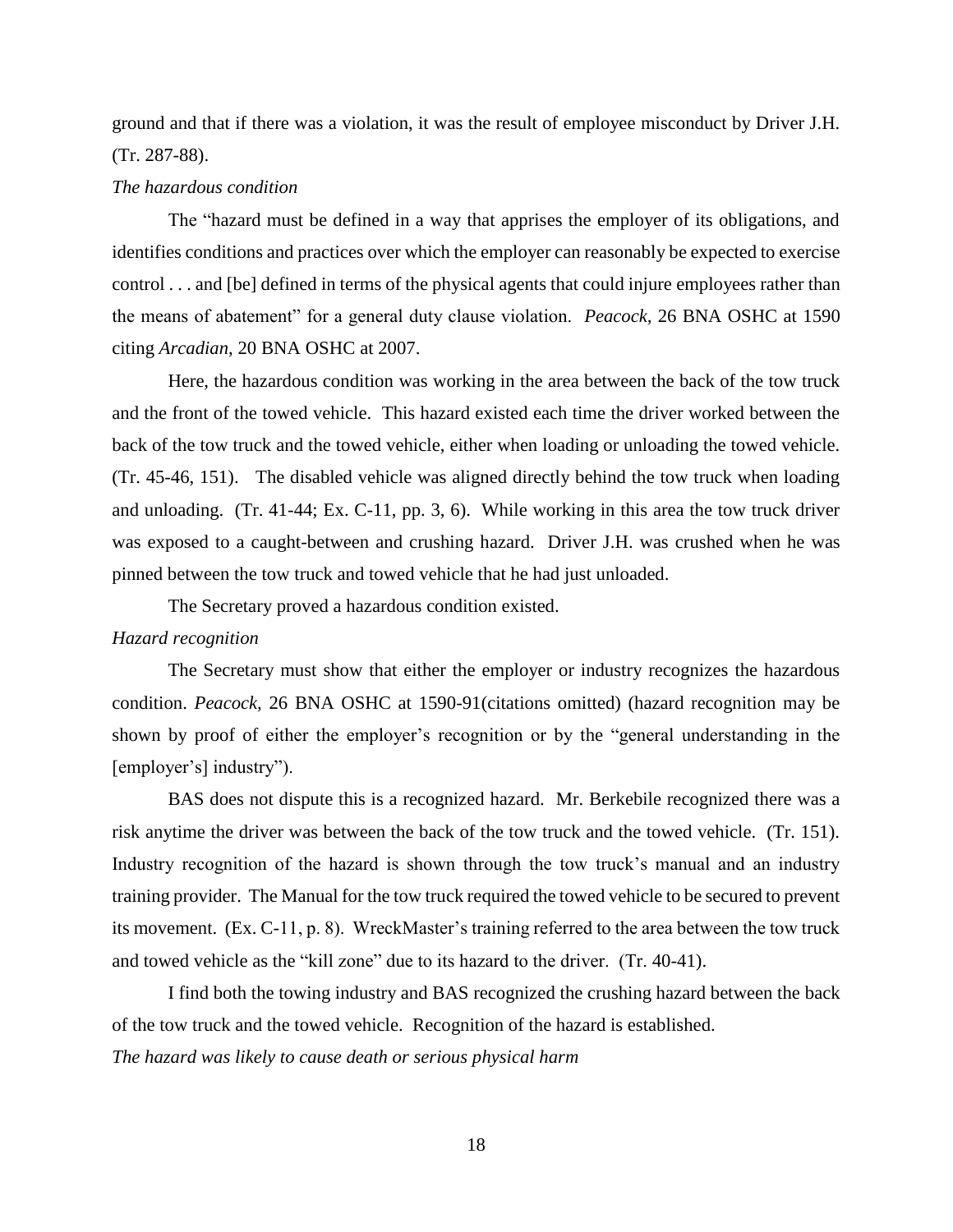Determination of whether a hazard can cause serious harm is not based on the likelihood that an injury will occur, instead it is whether there is a likelihood that death or serious physical harm could result if an accident occurs. *The Duriron Co., Inc.*, 11 BNA OSHC1405, 1407 (No. 77-2847, 1983). Here, being caught between the tow truck and a towed vehicle could result in serious injuries and, as in this case, death. I find the hazard was likely to cause death or serious physical harm.

### *Abatement of the hazard*

 $\overline{\phantom{a}}$ 

The Secretary must show that the proposed abatement method is feasible and will materially reduce the hazard. *Arcadian Corp.,* 20 BNA OSHC at 2011. "[T]he Secretary need only show that the abatement method would materially reduce the hazard, not that it would eliminate the hazard." *Morrison-Knudsen Co./Yonkers Contracting Co.*, 16 BNA OSHC 1105, 1122 (No. 88-572, 1993). And, that the "methods undertaken by the employer to address the alleged hazard were inadequate." *U.S. Postal Serv.,* 21 BNA OSHC 1767, 1773-74 (No. 04-316, 2006).

To abate this hazard, the Secretary asserts that Respondent must establish a safety policy<sup>19</sup> that requires drivers to unload vehicles on level ground and secure the unloaded vehicle against movement using blocks, or other means, to chock the wheels before working in the hazard zone between the tow truck and towed vehicle. (S. Br. 18-19). The tow truck's Manual sets forth these procedures. The Manual states that "[t]he unit should always be loaded and unloaded on level and stable ground" and when the vehicle is unloaded, the driver should, "[s]ecure the load on the ground. Remove the winch cable from the load and store the cable." (Ex. C-11, pp. 6, 8). In contrast, Respondent had no work rules for loading and unloading vehicles, including a requirement for chocking the wheels or level ground.

Chocking the wheels of the towed vehicle to prevent its movement is feasible. Mr. Berkebile admitted that blocks were available on each tow truck for this use. (Tr. 196-97). After unloading a vehicle, the driver can chock the wheels of the towed vehicle before working between the tow truck and towed vehicle.

<sup>19</sup> For example, ANSI/ASSE Z15.1 (2012), *Safe Practices for Motor Vehicle Operations, American National Standard*, section 3.2 states that "[o]rganizations shall have a written motor vehicle safety program that defines organizational requirements for driver and motor vehicle safety." (Ex. C-12, p. 4; Tr. 48-50).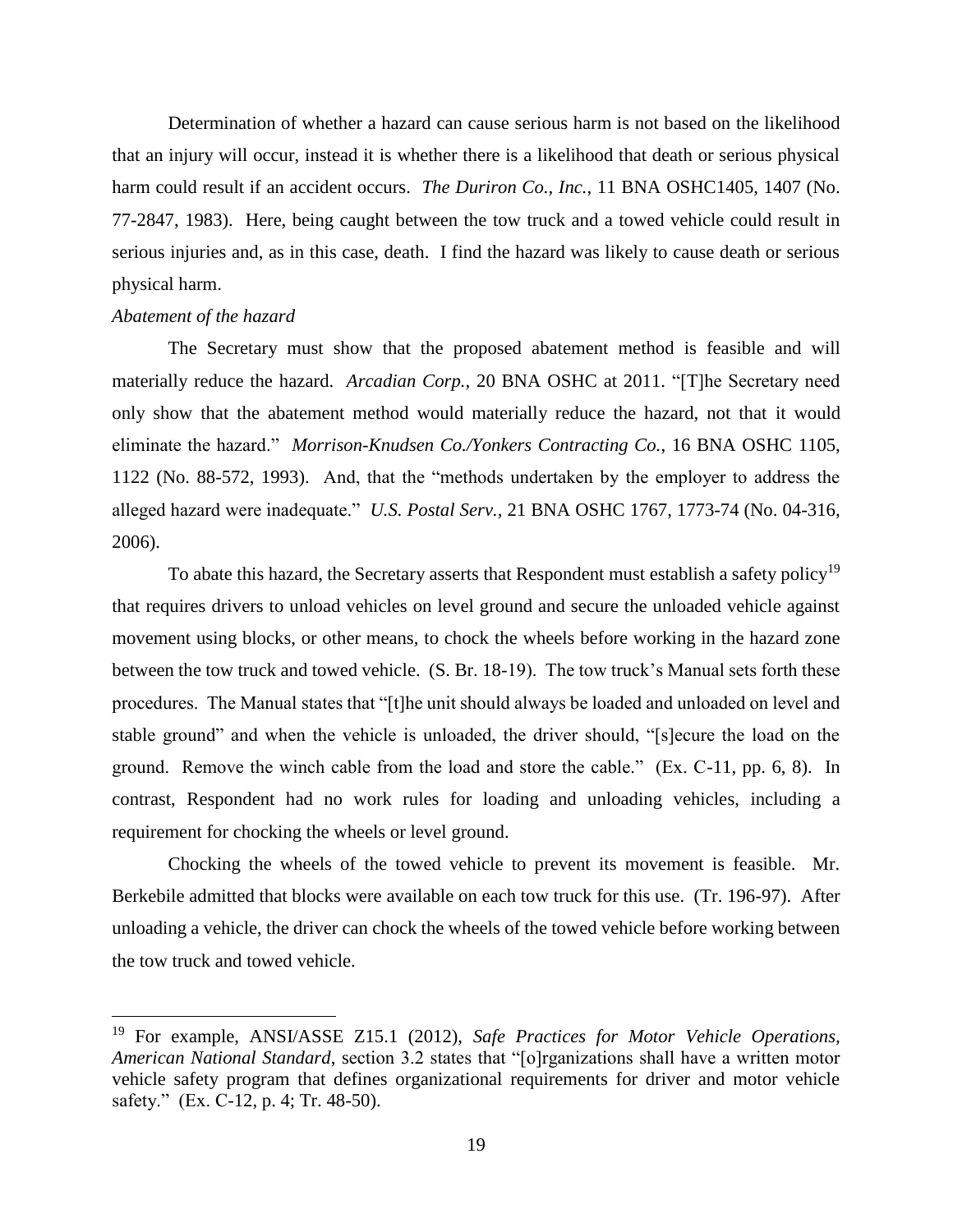With respect to loading and unloading on level ground, Mr. Berkebile asserted this was not feasible because a tow truck driver had little control over the location of the disabled vehicle that will be towed; a vehicle must sometimes be moved and loaded from its disabled position. (Tr. 199-200, 204-05). Nonetheless, I find it would be feasible for Respondent to establish a policy that, whenever conditions allow, the loading and unloading process must be done on level ground. Plus, a requirement to always chock the wheels to prevent movement will mitigate the effect of the sloped ground.

I find it is feasible to block the wheels to prevent movement of the unloaded vehicle. This materially reduces the hazard of being pinned between the tow truck and towed vehicle.

# *Knowledge of the hazardous condition*

 $\overline{a}$ 

The Secretary must prove "the employer knew or, with the exercise of reasonable diligence could have known of the hazardous condition." *PSP Monotech Indus.,* 22 BNA OSHC 1303, 1305 (No. 06-1201, 2008) (citations omitted). Reasonable diligence involves several factors related to an employer's safety program, including adequate work rules, an adequate training program, an obligation to inspect the work area, supervision of employees, efforts to anticipate hazards, and measures to prevent the occurrence of a hazard. *North Landing Line Constr. Co.*, 19 BNA OSHC 1465, 1472 (No. 96-721, 2001) (citations omitted). The Secretary can prove constructive knowledge by showing the Respondent had an inadequate safety program. *PSP,* 22 BNA OSHC at 1305 (Commission finding violation of general duty clause where constructive knowledge proved through employer's inadequate safety program).

BAS had no general safety program, written or otherwise. (Tr. 50, 54-55, 89). BAS had no work rules for loading and unloading a vehicle. (Tr. 196). Mr. Berkebile had "no idea" whether Driver J.H. had ever read the operating manual<sup>20</sup> that was in the tow truck. (Tr. 186). Mr. Berkebile never rode with the drivers or supervised them. (Tr. 176, 195-96). He simply assumed Driver J.H.

 $20$  During the inspection, Mr. Berkebile told the CO there was no manual in the tow truck. However, the CO never inspected the truck's interior to see if a manual was there. (Tr. 82-83). During his testimony, Mr. Berkebile stated there had been a manual in the glove box of the truck for the operation of the tow truck's bed. He explained that when he talked to the CO during the inspection, he had thought the CO asked whether there was a manual on how to drive the truck. (Tr. 185-86; Ex. R-2). The Secretary did not provide evidence to refute Mr. Berkebile's assertion at hearing that the operations manual was in the glove box of the tow truck.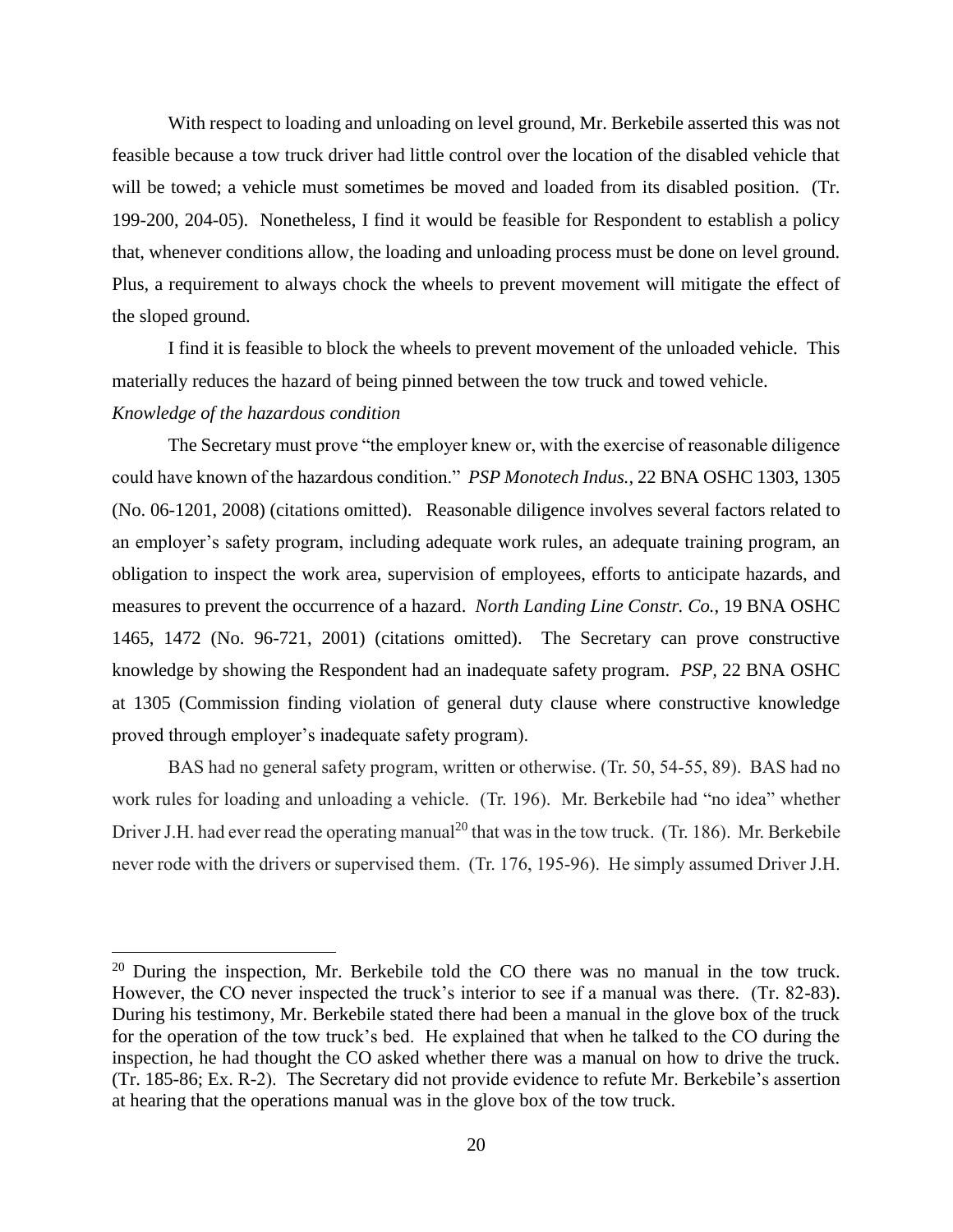knew what he was doing. (Tr. 195-96). Mr. Berkebile admitted that no one supervised the drivers and that "everybody does their thing." (Tr. 195-96).

BAS did not provide adequate work rules, training, supervision of its employees, or take steps to prevent hazardous conditions. Overall, the absence of work rules, training, and attention to safety shows a lack of reasonable diligence. Therefore, I find BAS had constructive knowledge.

For the alleged general duty clause violation, I find there was a crushing hazard, employees were exposed to the hazard, the hazard was serious, the hazard was recognized by BAS and by the industry, and there was a feasible means to abate the hazard. Further, BAS had constructive knowledge of the hazard due to its lack of reasonable diligence and inattention to safety. The Secretary proved his prima facie case. Berkebile asserts the affirmative defense of unpreventable employee misconduct.

## *Unpreventable employee misconduct defense*

l

During the hearing,<sup>21</sup> Respondent asserted that Driver J.H. worked independently, with little supervision, so any violation must be employee misconduct. (Tr. 287-88). It was Driver J.H.'s fault that the wheels were not chocked to secure the vehicle against movement. (Tr. 287).

An employer may defend against a violation by asserting the affirmative defense of unpreventable employee misconduct. *Manganas Painting Co*., 21 BNA OSHC 1964, 1997 (No. 94-0588, 2007). To establish the defense, Respondent must prove "(1) it has established work rules designed to prevent the violation; (2) it has adequately communicated those rules to its employees; (3) it has taken steps to discover violations; and (4) it has effectively enforced the rules when violations have been discovered." *Id.*

This asserted defense fails. As discussed above, Respondent had no established work safety rules, it did not communicate those rules, it took no steps to discover violations of work safety rules, and it made no attempt to enforce safety rules. Mr. Berkebile made no effort to determine if Driver J.H. followed safety guidelines or worked in a safe manner. The asserted affirmative defense of unpreventable employee misconduct is rejected.

I find the Secretary has proved a violation of the general duty clause and citation 1, item 1 is affirmed.

 $21$  This defense was raised in Respondent's Answer and in the parties' prehearing statement of facts to be litigated (Ex. J-1, VI ¶ 3). It was not addressed in Respondent's post-hearing brief.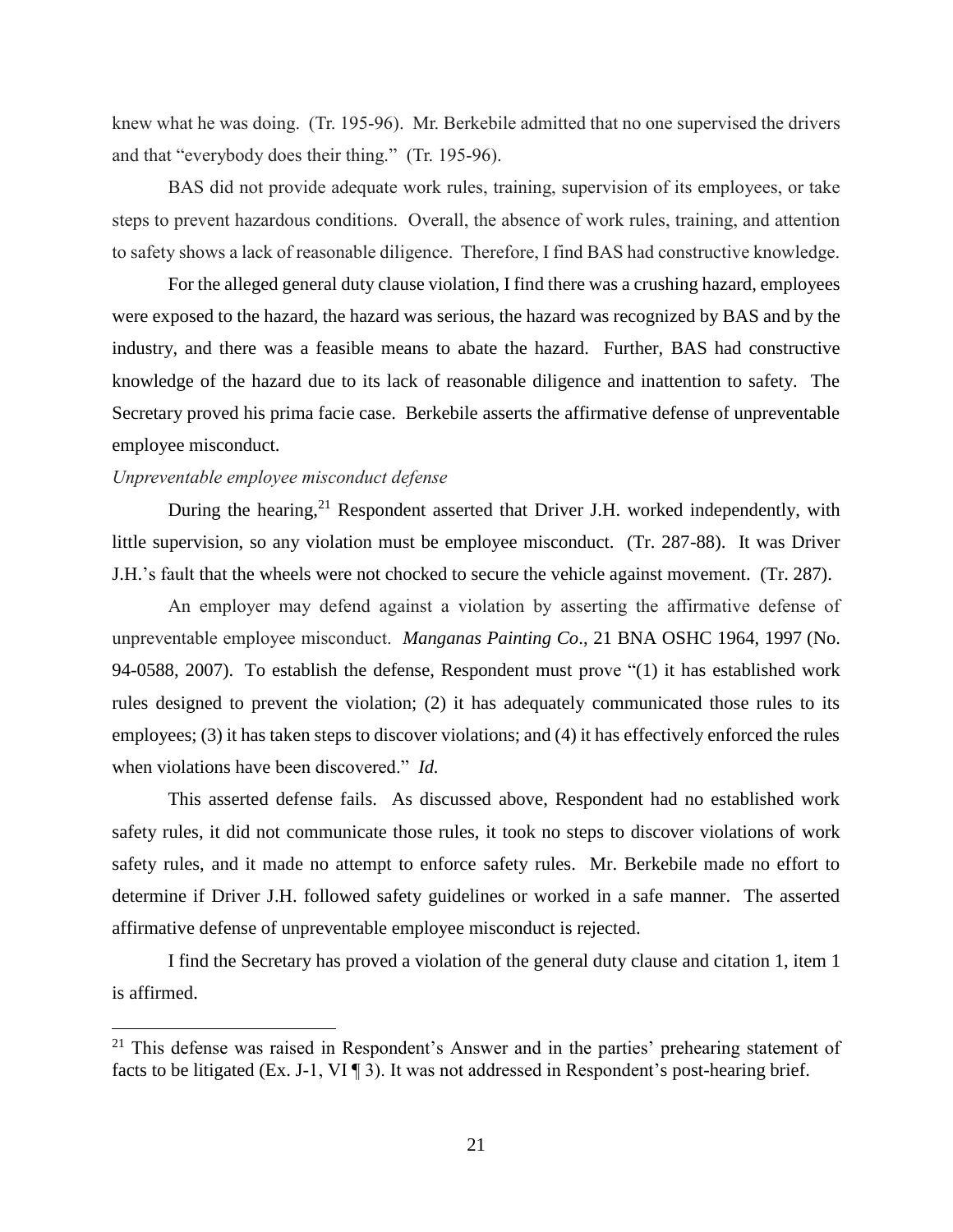## *Characterization*

Under section17(k) of the Act, a violation is serious "if there is a substantial probability that death or serious physical harm could result from" the violative condition. 29 U.S.C. § 666(k). As tragically demonstrated here, being pinned and crushed between the off-loaded towed vehicle and the tow truck can result in serious physical injury or death. The violation is serious in nature.

### *Penalty*

Section 17(j) of the Act requires the Commission to give due consideration to four criteria in assessing penalties: the size of the employer's business, the gravity of the violation, the employer's good faith, and its prior history of violations. *Compass Envtl., Inc.*, 23 BNA OSHC 1132, 1137 (No. 06-1036, 2010) *aff'd*, 633 F.3d 1164 (10th Cir. 2011). The gravity of the violation is generally accorded greatest weight. *See J. A. Jones Constr. Co.*, 15 BNA OSHC 2201, 2213-14 (No. 87-2059, 1993).

The maximum statutory penalty for a serious violation is  $$12,675.00<sup>22</sup>$  The violation's gravity was assessed as high. (Tr. 53). The probability was assessed as greater. (Ex.  $C-2$ , p. 1). Because Respondent had no safety program OSHA applied no reduction for good faith. (Tr. 54- 55). There was no adjustment for history because Respondent had no prior inspections. (Tr. 55). Because this citation resulted from a fatality, OSHA applied no discount for company size and proposed the maximum penalty. (Tr. 56-57, 114-15).

Typically, a high gravity penalty is adjusted for a small business such as BAS. In December 2016, at the time of the violation in this case, five individuals worked for BAS. (Tr. 70-71, 114, 226-27, 320-21). At that time, Respondent had between six and seven trucks. <sup>23</sup> (Tr. 152, 192, 228). I find that BAS was a small business at the time of the violation in this case and that a penalty

 $\overline{a}$ 

 $22$  OSHA's statutory maximum penalties were increased pursuant to the Inflation Adjustment Act of 2015, Pub. Law 114-74 § 701, 129 Stat. 559-602 (2015). The violation in the instant case was assessed on June 21, 2017, thus a statutory maximum of \$12,675.00 applies. Department of Labor Federal Civil Penalties Inflation Adjustment Act Annual Adjustments for 2017, 82 Fed. Reg. 5373, 5382 (Jan. 18, 2017) (to be codified at 29 C.F.R. Part 1903).

 $^{23}$  Respondents' federal tax documents, Form 1040, Schedule C, for years 2013, 2014, 2015, and 2016, received in evidence, are of limited assistance. Generally, they appear to confirm BAS as a small business. That said, the tax forms raise more questions than they answer. For example, the 2014 Schedule C tax form lists "donation" expenses of \$3,244.00 that exceed the reported net business *loss* of \$2,177.00 for that year. No testimony was presented to explain the expenses or reported yearly business net income or loss on the tax forms. (Tr. 217-20; Ex. R-3). *See* notes 15 and 17 above.